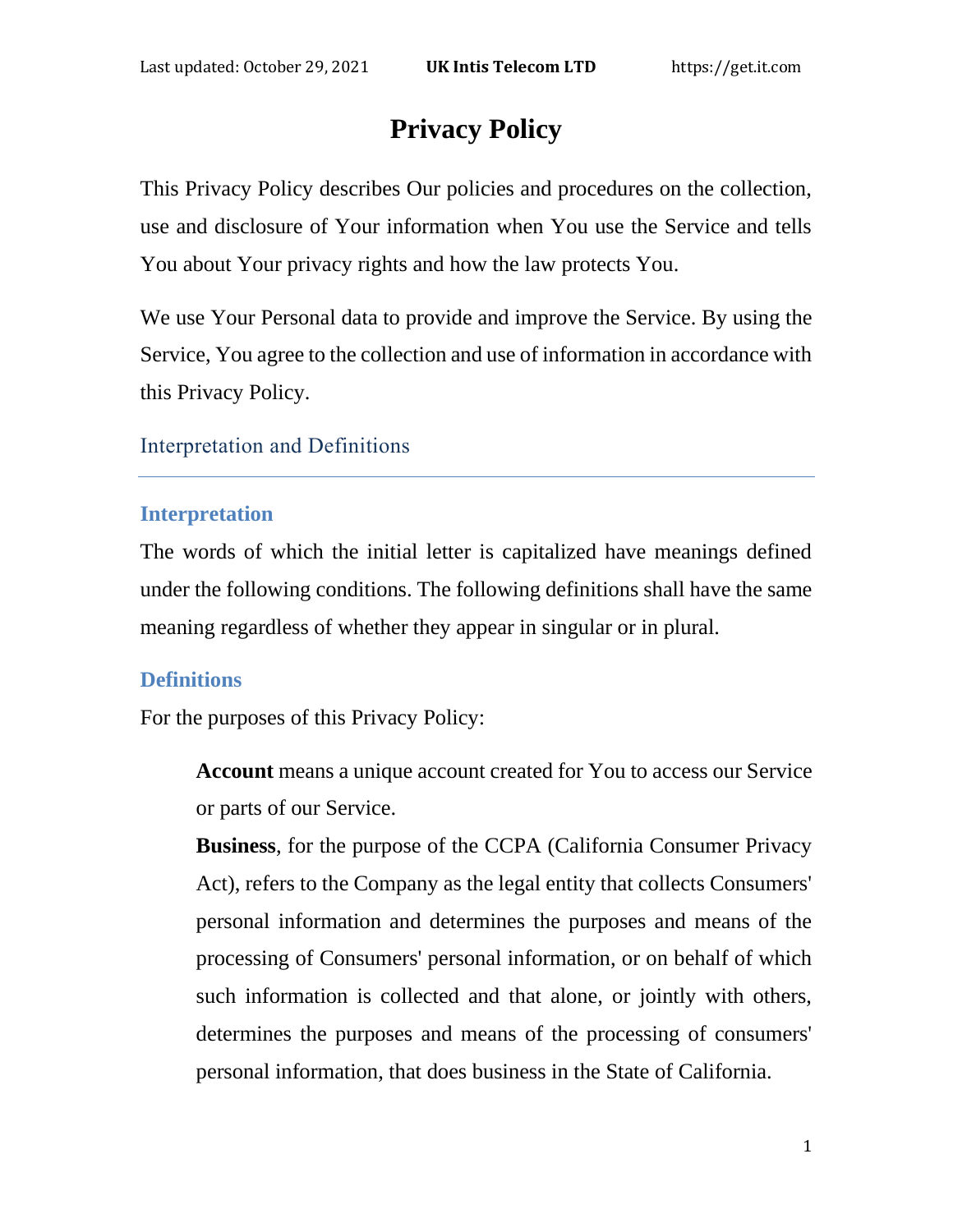**Company** (referred to as either "the Company", "We", "Us" or "Our" in this Agreement) refers to UK Intis Telecom LTD, 20 Hammersmith Broadway, London, W6 7AF.

For the purpose of the GDPR, the Company is the Data Controller.

**Consumer**, for the purpose of the CCPA (California Consumer Privacy Act), means a natural person who is a California resident. A resident, as defined in the law, includes (1) every individual who is in the USA for other than a temporary or transitory purpose, and (2) every individual who is domiciled in the USA who is outside the USA for a temporary or transitory purpose.

**Cookies** are small files that are placed on Your computer, mobile device or any other device by a website, containing the details of Your browsing history on that website among its many uses.

**Country** refers to: United Kingdom

**Data Controller**, for the purposes of the GDPR (General Data Protection Regulation), refers to the Company as the legal person which alone or jointly with others determines the purposes and means of the processing of Personal Data.

**Device** means any device that can access the Service such as a computer, a cellphone or a digital tablet.

**Do Not Track** (DNT) is a concept that has been promoted by US regulatory authorities, in particular the U.S. Federal Trade Commission (FTC), for the Internet industry to develop and implement a mechanism for allowing internet users to control the tracking of their online activities across websites.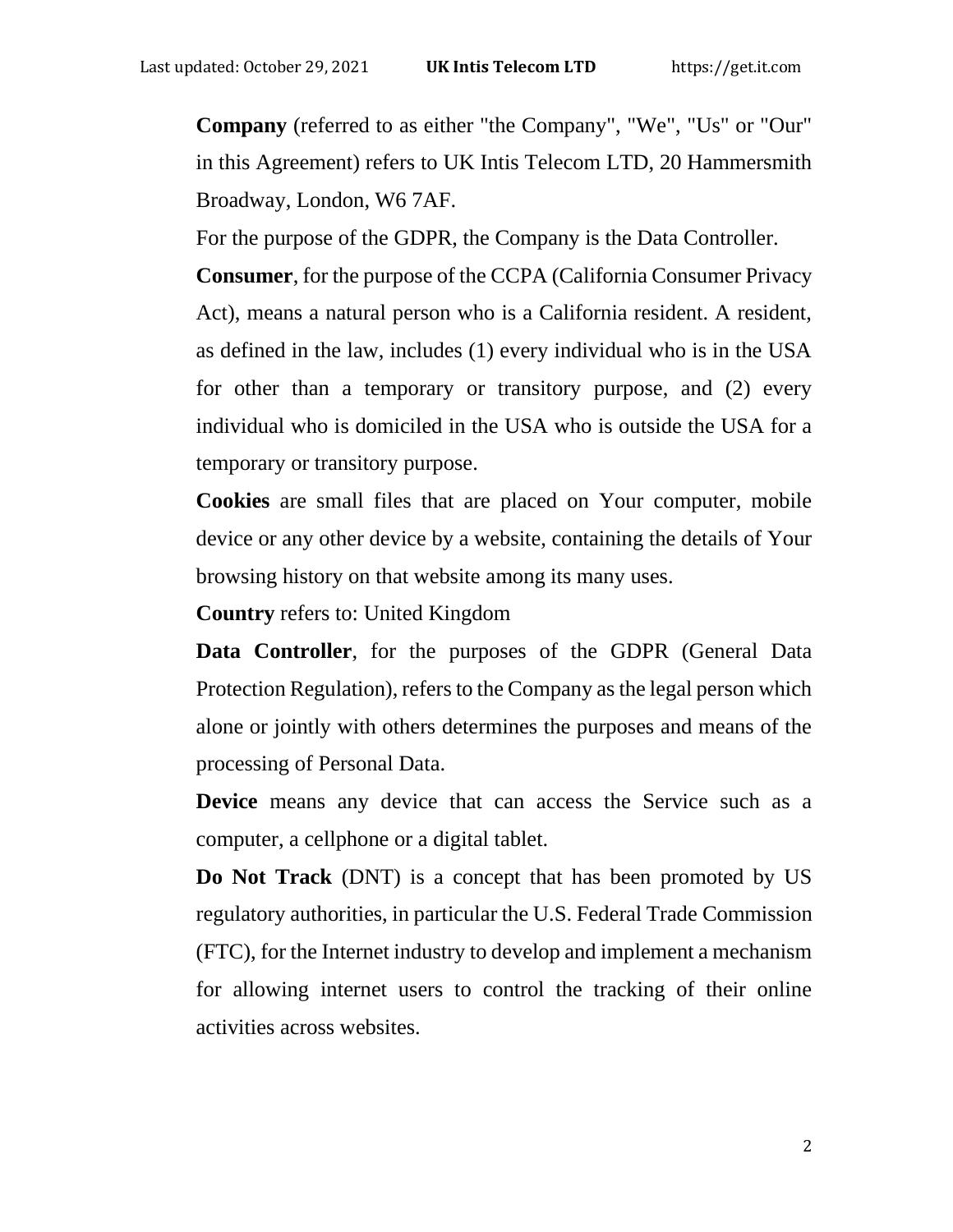**Facebook Fan Page** is a public profile named Intis Telecom specifically created by the Company on the Facebook social network, accessible from<https://facebook.com/intistelecom>

**Personal Data** is any information that relates to an identified or identifiable individual.

For the purposes for GDPR, Personal Data means any information relating to You such as a name, an identification number, location data, online identifier or to one or more factors specific to the physical, physiological, genetic, mental, economic, cultural or social identity. For the purposes of the CCPA, Personal Data means any information that identifies, relates to, describes or is capable of being associated with, or could reasonably be linked, directly or indirectly, with You. **Sale**, for the purpose of the CCPA (California Consumer Privacy Act),

means selling, renting, releasing, disclosing, disseminating, making available, transferring, or otherwise communicating orally, in writing, or by electronic or other means, a Consumer's personal information to another business or a third party for monetary or other valuable consideration.

**Service** refers to the Website.

**Service Provider** means any natural or legal person who processes the data on behalf of the Company. It refers to third-party companies or individuals employed by the Company to facilitate the Service, to provide the Service on behalf of the Company, to perform services related to the Service or to assist the Company in analyzing how the Service is used. For the purpose of the GDPR, Service Providers are considered Data Processors.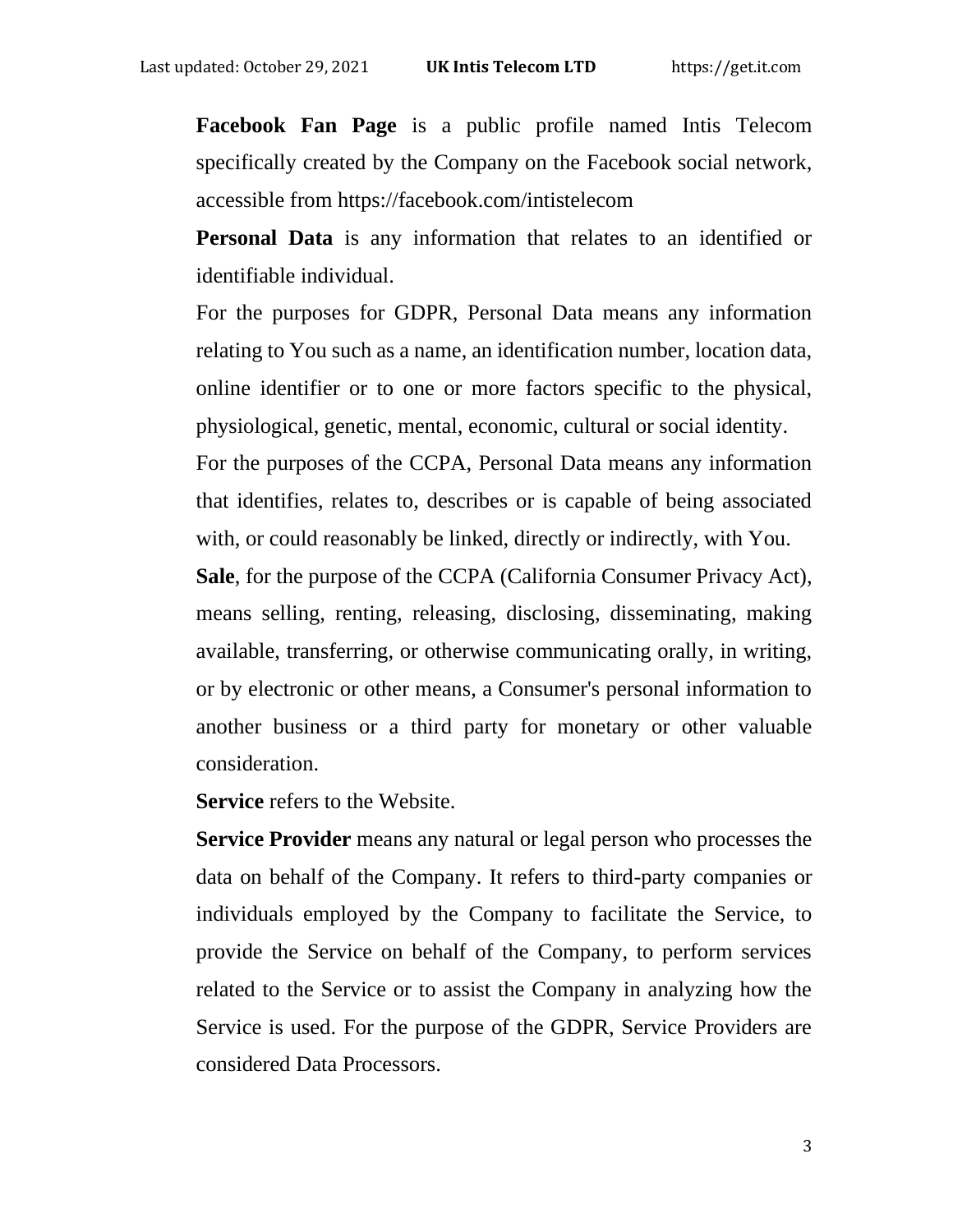**Usage Data** refers to data collected automatically, either generated by the use of the Service or from the Service infrastructure itself (for example, the duration of a page visit).

**Website** refers to IT.com, accessible from [https://my.it.com,](https://my.it.com/) https://get.it.com

**You** means the individual accessing or using the Service, or the company, or other legal entity on behalf of which such individual is accessing or using the Service, as applicable.

Under GDPR (General Data Protection Regulation), You can be referred to as the Data Subject or as the User as you are the individual using the Service.

#### Collecting and Using Your Personal Data

#### **Types of Data Collected**

#### **Personal Data**

While using Our Service, We may ask You to provide Us with certain personally identifiable information that can be used to contact or identify You. Personally identifiable information may include, but is not limited to:

Email address First name and last name Phone number Address, State, Province, ZIP/Postal code, City Bank account information in order to pay for products and/or services within the Service Usage Data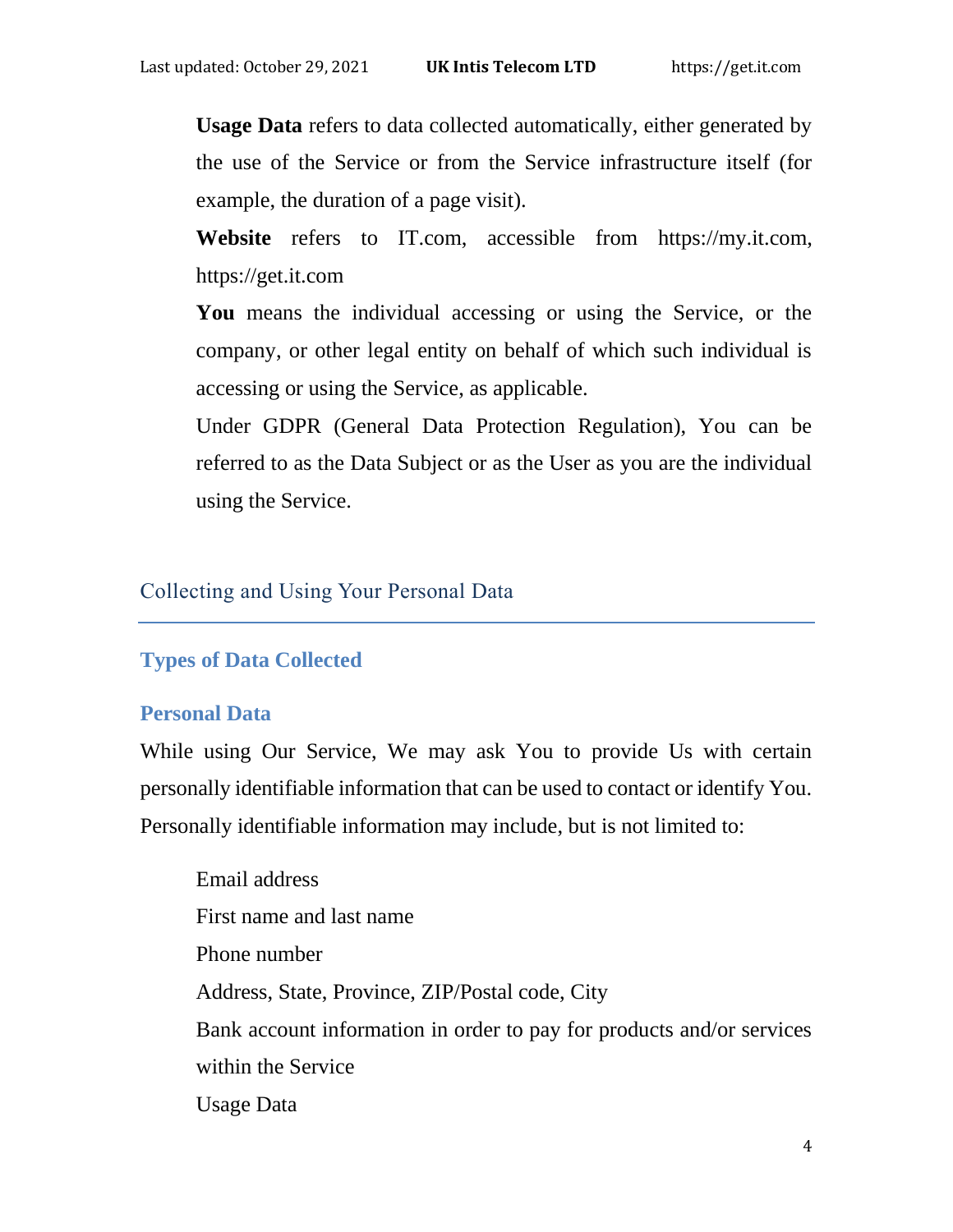When You pay for a product and/or a service via bank transfer, We may ask You to provide information to facilitate this transaction and to verify Your identity. Such information may include, without limitation:

- Date of birth
- Passport or National ID card
- Bank card statement
- Other information linking You to an address

# **Usage Data**

Usage Data is collected automatically when using the Service.

Usage Data may include information such as Your Device's Internet Protocol address (e.g. IP address), browser type, browser version, the pages of our Service that You visit, the time and date of Your visit, the time spent on those pages, unique device identifiers and other diagnostic data.

When You access the Service by or through a mobile device, We may collect certain information automatically, including, but not limited to, the type of mobile device You use, Your mobile device unique ID, the IP address of Your mobile device, Your mobile operating system, the type of mobile Internet browser You use, unique device identifiers and other diagnostic data.

We may also collect information that Your browser sends whenever You visit our Service or when You access the Service by or through a mobile device.

## **Tracking Technologies and Cookies**

We use Cookies and similar tracking technologies to track the activity on Our Service and store certain information. Tracking technologies used are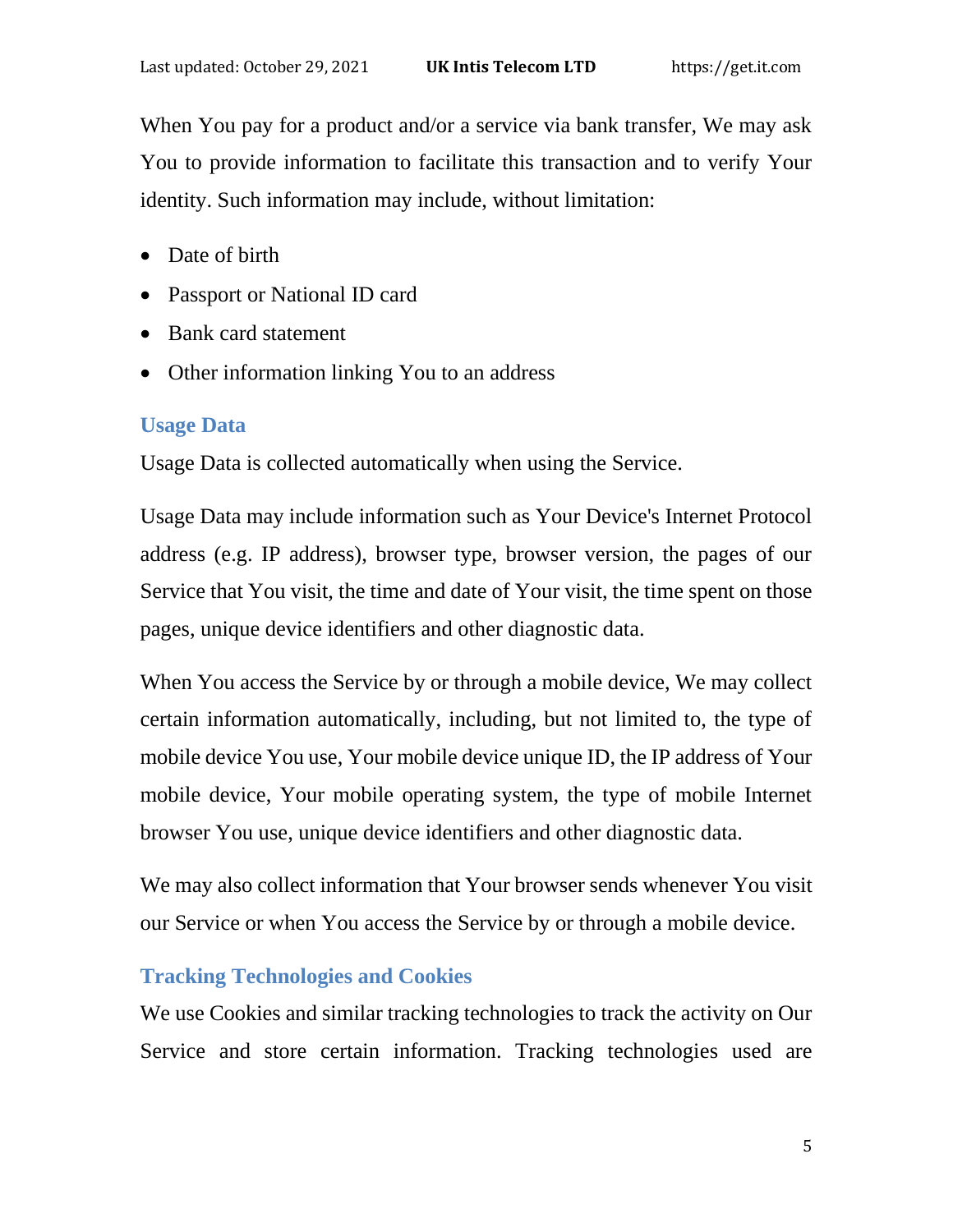beacons, tags, and scripts to collect and track information and to improve and analyze Our Service. The technologies We use may include:

- **Cookies or Browser Cookies.** A cookie is a small file placed on Your Device. You can instruct Your browser to refuse all Cookies or to indicate when a Cookie is being sent. However, if You do not accept Cookies, You may not be able to use some parts of our Service. Unless you have adjusted Your browser setting so that it will refuse Cookies, our Service may use Cookies.
- **Flash Cookies.** Certain features of our Service may use local stored objects (or Flash Cookies) to collect and store information about Your preferences or Your activity on our Service. Flash Cookies are not managed by the same browser settings as those used for Browser Cookies. For more information on how You can delete Flash Cookies, please read "Where can I change the settings for disabling, or deleting local shared objects?" available at [https://helpx.adobe.com/flash-player/kb/disable](https://helpx.adobe.com/flash-player/kb/disable-local-shared-objects-flash.html#main_Where_can_I_change_the_settings_for_disabling__or_deleting_local_shared_objects_)[local-shared-objects-](https://helpx.adobe.com/flash-player/kb/disable-local-shared-objects-flash.html#main_Where_can_I_change_the_settings_for_disabling__or_deleting_local_shared_objects_)

[flash.html#main\\_Where\\_can\\_I\\_change\\_the\\_settings\\_for\\_disabling\\_\\_or\\_](https://helpx.adobe.com/flash-player/kb/disable-local-shared-objects-flash.html#main_Where_can_I_change_the_settings_for_disabling__or_deleting_local_shared_objects_) [deleting\\_local\\_shared\\_objects\\_](https://helpx.adobe.com/flash-player/kb/disable-local-shared-objects-flash.html#main_Where_can_I_change_the_settings_for_disabling__or_deleting_local_shared_objects_)

• **Web Beacons.** Certain sections of our Service and our emails may contain small electronic files known as web beacons (also referred to as clear gifs, pixel tags, and single-pixel gifs) that permit the Company, for example, to count users who have visited those pages or opened an email and for other related website statistics (for example, recording the popularity of a certain section and verifying system and server integrity).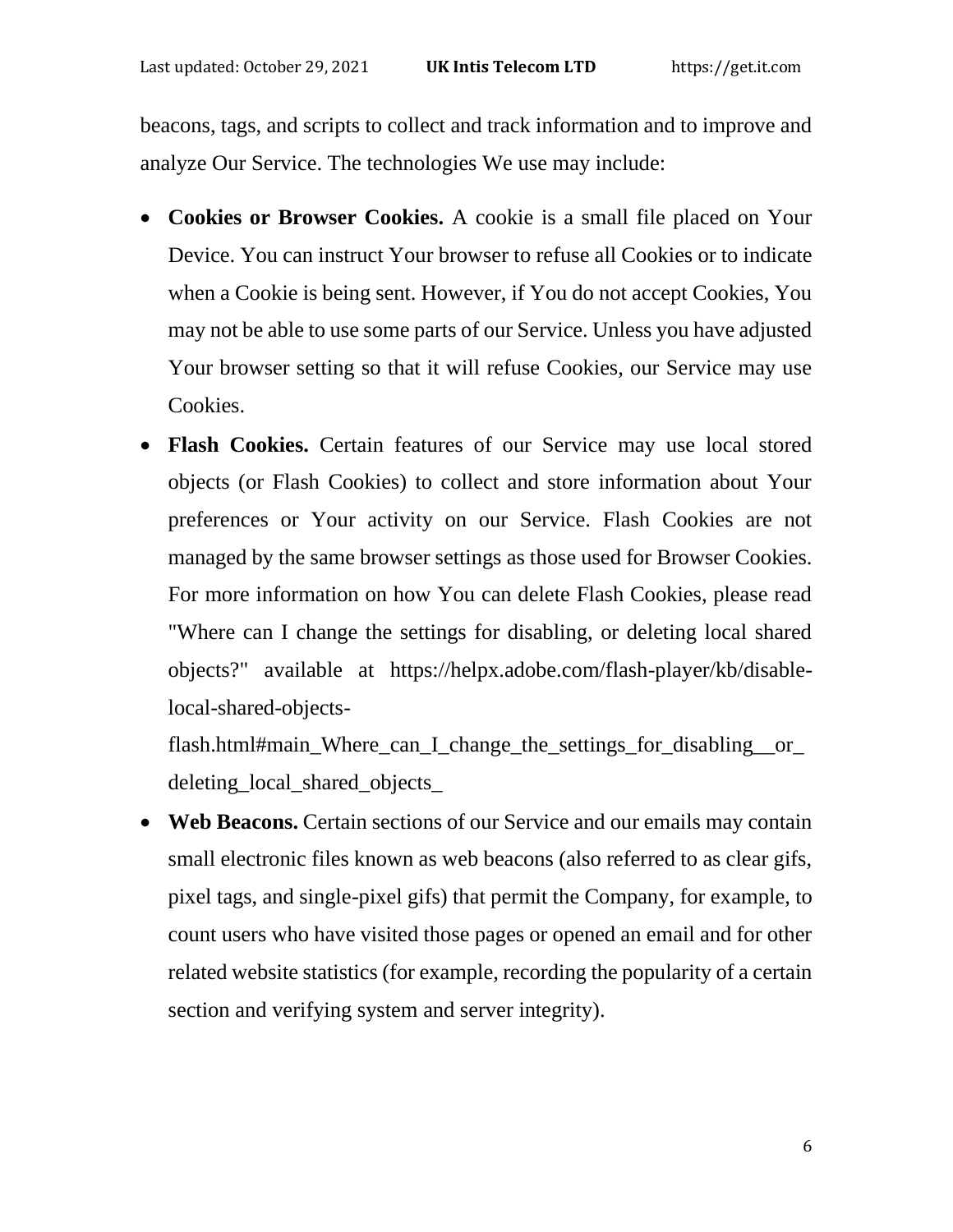Cookies can be "Persistent" or "Session" Cookies. Persistent Cookies remain on Your personal computer or mobile device when You go offline, while Session Cookies are deleted as soon as You close Your web browser.

We use both Session and Persistent Cookies for the purposes set out below:

#### **Necessary / Essential Cookies**

Type: Session Cookies

Administered by: Us

Purpose: These Cookies are essential to provide You with services available through the Website and to enable You to use some of its features. They help to authenticate users and prevent fraudulent use of user accounts. Without these Cookies, the services that You have asked for cannot be provided, and We only use these Cookies to provide You with those services.

### **Cookies Policy / Notice Acceptance Cookies**

Type: Persistent Cookies

Administered by: Us

Purpose: These Cookies identify if users have accepted the use of cookies on the Website.

#### **Functionality Cookies**

Type: Persistent Cookies

Administered by: Us

Purpose: These Cookies allow us to remember choices You make when You use the Website, such as remembering your login details or language preference. The purpose of these Cookies is to provide You with a more personal experience and to avoid You having to re-enter your preferences every time You use the Website.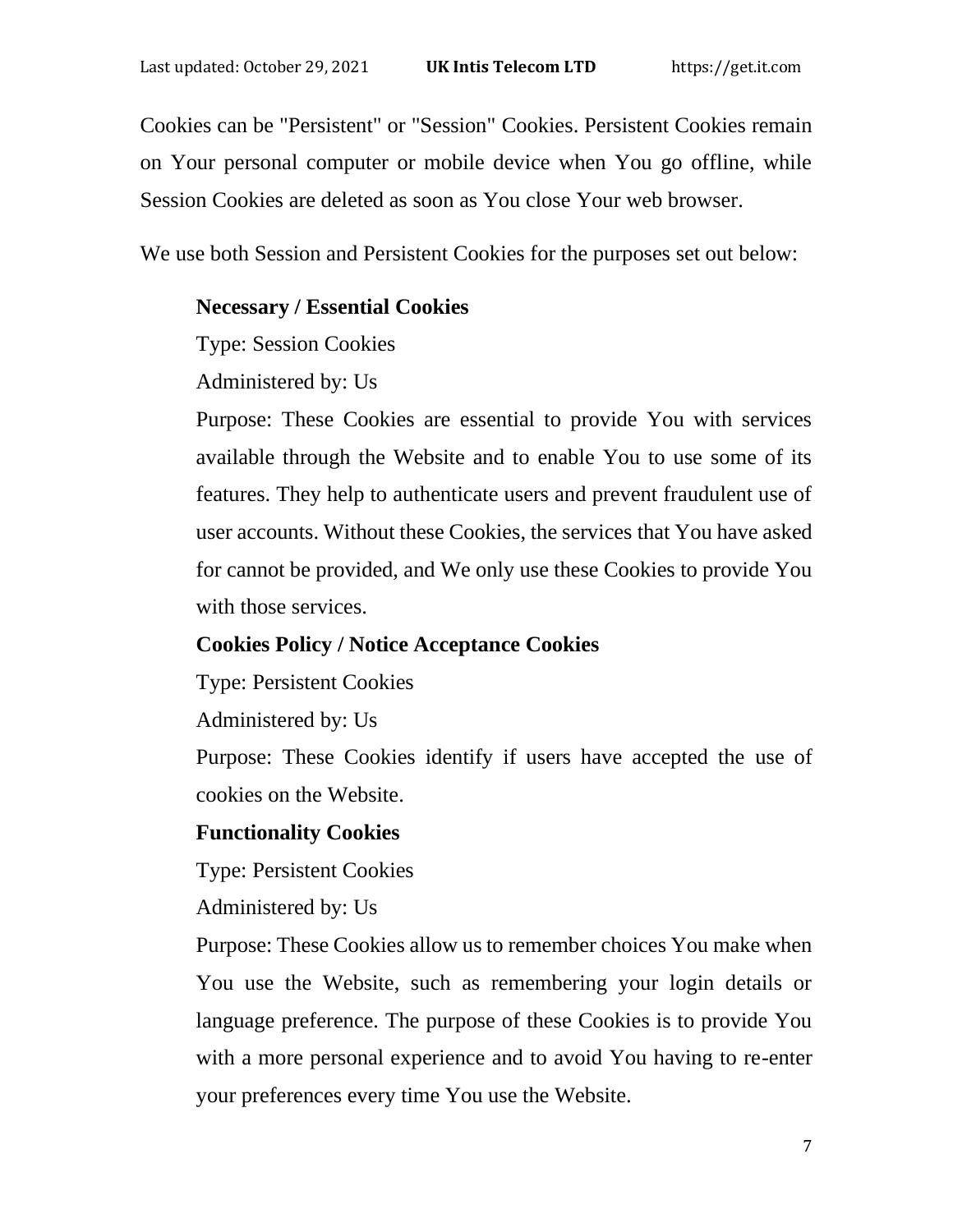#### **Tracking and Performance Cookies**

Type: Persistent Cookies

Administered by: Third-Parties

Purpose: These Cookies are used to track information about traffic to the Website and how users use the Website. The information gathered via these Cookies may directly or indirectly identify you as an individual visitor. This is because the information collected is typically linked to a pseudonymous identifier associated with the device you use to access the Website. We may also use these Cookies to test new pages, features or new functionality of the Website to see how our users react to them.

For more information about the cookies we use and your choices regarding cookies, please visit our Cookies Policy or the Cookies section of our Privacy Policy.

## **Use of Your Personal Data**

The Company may use Personal Data for the following purposes:

- **To provide and maintain our Service**, including to monitor the usage of our Service.
- **To manage Your Account:** to manage Your registration as a user of the Service. The Personal Data You provide can give You access to different functionalities of the Service that are available to You as a registered user.
- **For the performance of a contract:** the development, compliance and undertaking of the purchase contract for the products, items or services You have purchased or of any other contract with Us through the Service.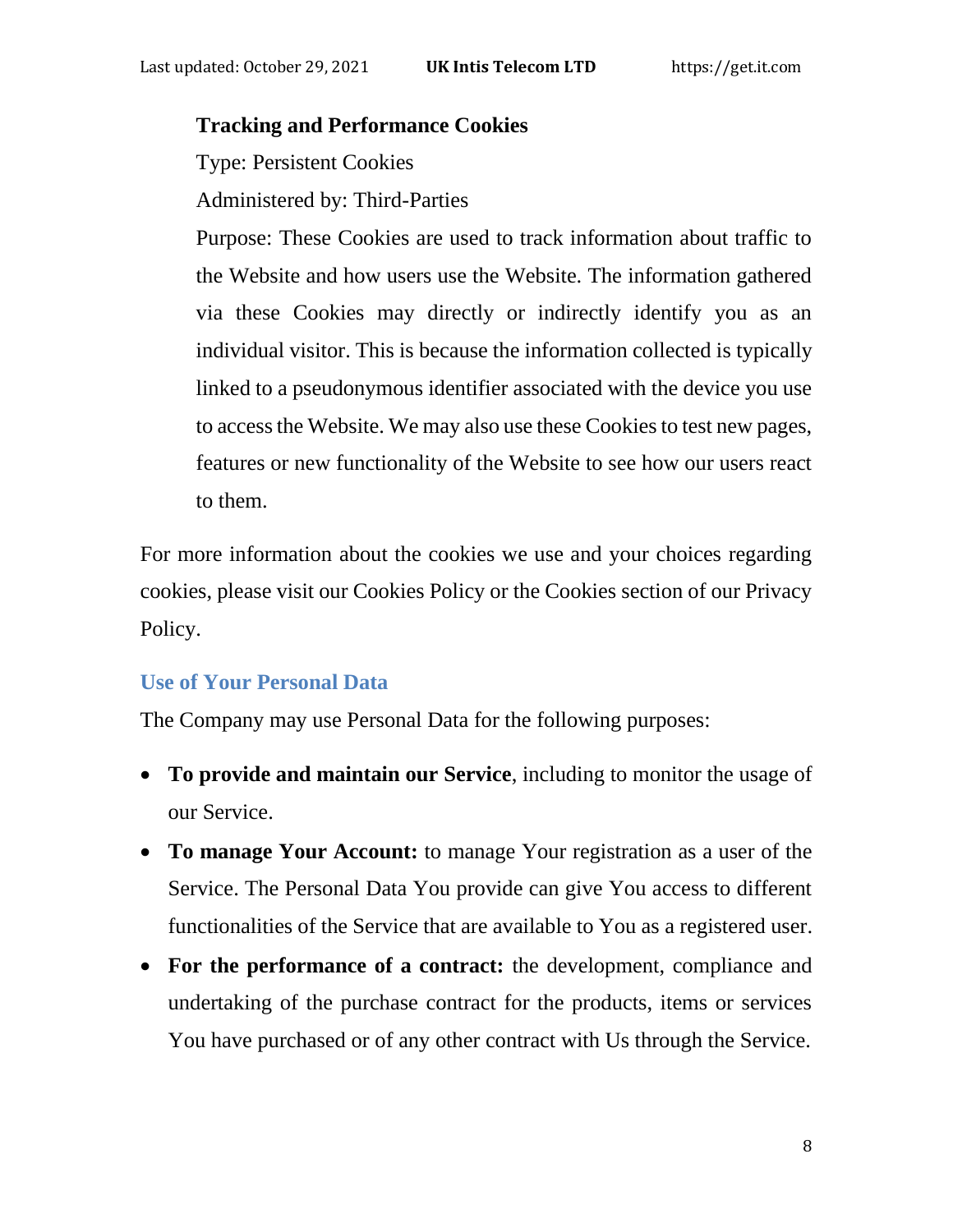- **To contact You:** To contact You by email, telephone calls, SMS, or other equivalent forms of electronic communication, such as a mobile application's push notifications regarding updates or informative communications related to the functionalities, products or contracted services, including the security updates, when necessary or reasonable for their implementation.
- **To provide You** with news, special offers and general information about other goods, services and events which we offer that are similar to those that you have already purchased or enquired about unless You have opted not to receive such information.
- **To manage Your requests:** To attend and manage Your requests to Us.
- **To deliver targeted advertising to You**: We may use Your information to develop and display content and advertising (and work with third-party vendors who do so) tailored to Your interests and/or location and to measure its effectiveness.
- **For business transfers:** We may use Your information to evaluate or conduct a merger, divestiture, restructuring, reorganization, dissolution, or other sale or transfer of some or all of Our assets, whether as a going concern or as part of bankruptcy, liquidation, or similar proceeding, in which Personal Data held by Us about our Service users is among the assets transferred.
- **For other purposes**: We may use Your information for other purposes, such as data analysis, identifying usage trends, determining the effectiveness of our promotional campaigns and to evaluate and improve our Service, products, services, marketing and your experience.

We may share Your personal information in the following situations: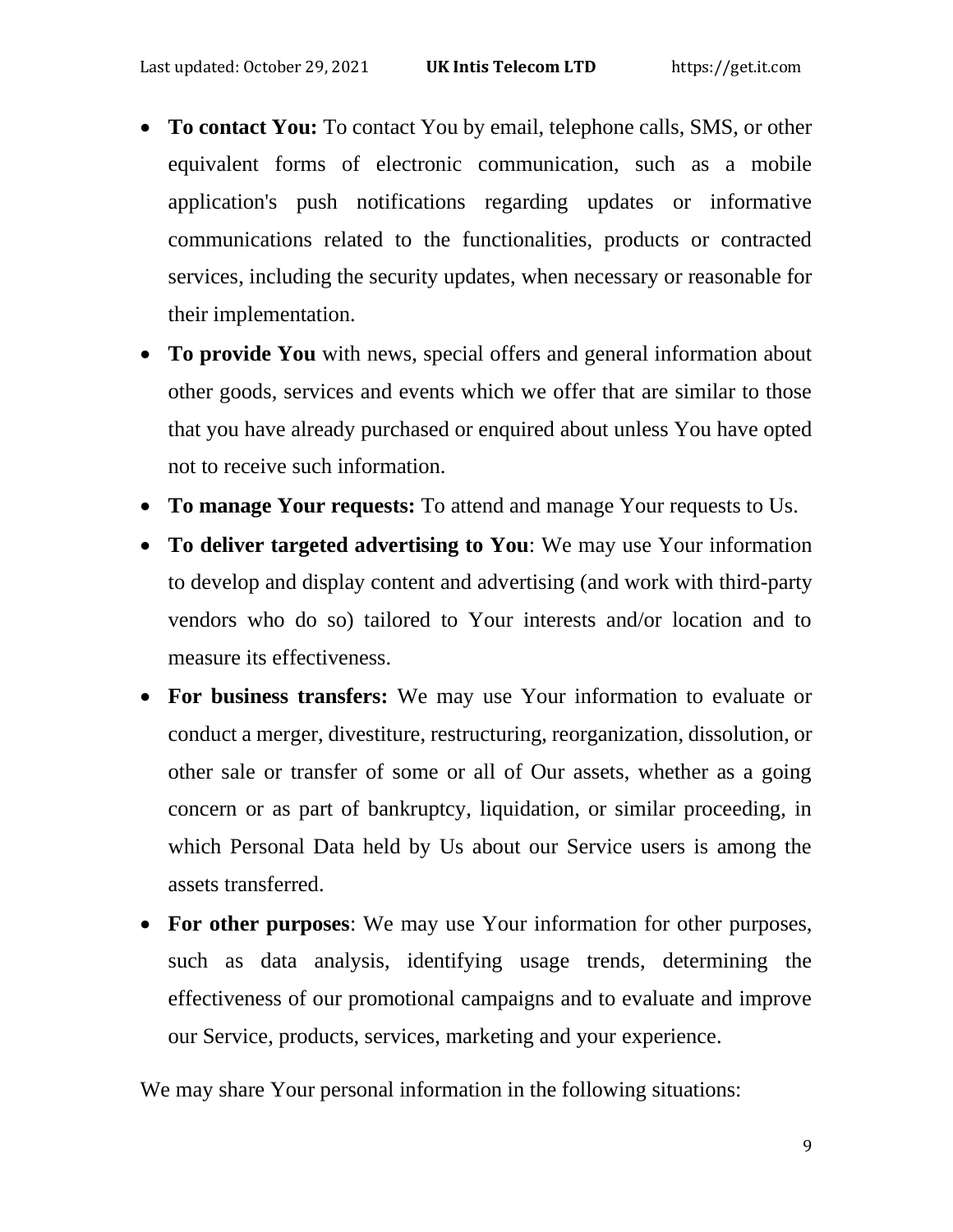- **With Service Providers:** We may share Your personal information with Service Providers to monitor and analyze the use of our Service, to advertise on third party websites to You after You visited our Service, for payment processing, to contact You.
- **For business transfers:** We may share or transfer Your personal information in connection with, or during negotiations of, any merger, sale of Company assets, financing, or acquisition of all or a portion of Our business to another company.
- **With Affiliates:** We may share Your information with Our affiliates, in which case we will require those affiliates to honor this Privacy Policy. Affiliates include Our parent company and any other subsidiaries, joint venture partners or other companies that We control or that are under common control with Us.
- **With business partners:** We may share Your information with Our business partners to offer You certain products, services or promotions.
- **With other users:** when You share personal information or otherwise interact in the public areas with other users, such information may be viewed by all users and may be publicly distributed outside.
- **With Your consent**: We may disclose Your personal information for any other purpose with Your consent.

### **Retention of Your Personal Data**

The Company will retain Your Personal Data only for as long as is necessary for the purposes set out in this Privacy Policy. We will retain and use Your Personal Data to the extent necessary to comply with our legal obligations (for example, if we are required to retain your data to comply with applicable laws), resolve disputes, and enforce our legal agreements and policies.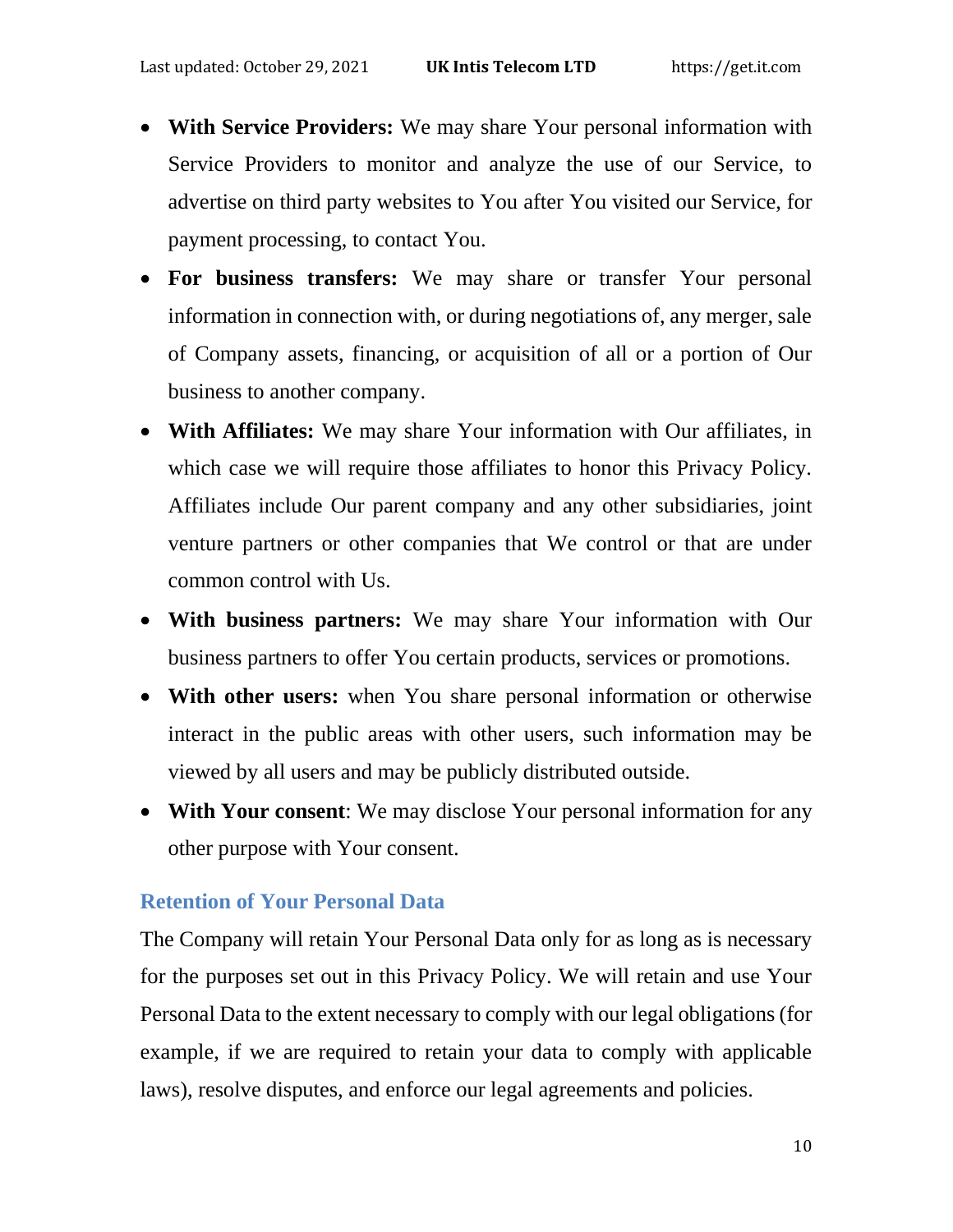The Company will also retain Usage Data for internal analysis purposes. Usage Data is generally retained for a shorter period of time, except when this data is used to strengthen the security or to improve the functionality of Our Service, or We are legally obligated to retain this data for longer time periods.

### **Transfer of Your Personal Data**

Your information, including Personal Data, is processed at the Company's operating offices and in any other places where the parties involved in the processing are located. It means that this information may be transferred to and maintained on — computers located outside of Your state, province, country or other governmental jurisdiction where the data protection laws may differ than those from Your jurisdiction.

Your consent to this Privacy Policy followed by Your submission of such information represents Your agreement to that transfer.

The Company will take all steps reasonably necessary to ensure that Your data is treated securely and in accordance with this Privacy Policy and no transfer of Your Personal Data will take place to an organization or a country unless there are adequate controls in place including the security of Your data and other personal information.

### **Disclosure of Your Personal Data**

### **Business Transactions**

If the Company is involved in a merger, acquisition or asset sale, Your Personal Data may be transferred. We will provide notice before Your Personal Data is transferred and becomes subject to a different Privacy Policy.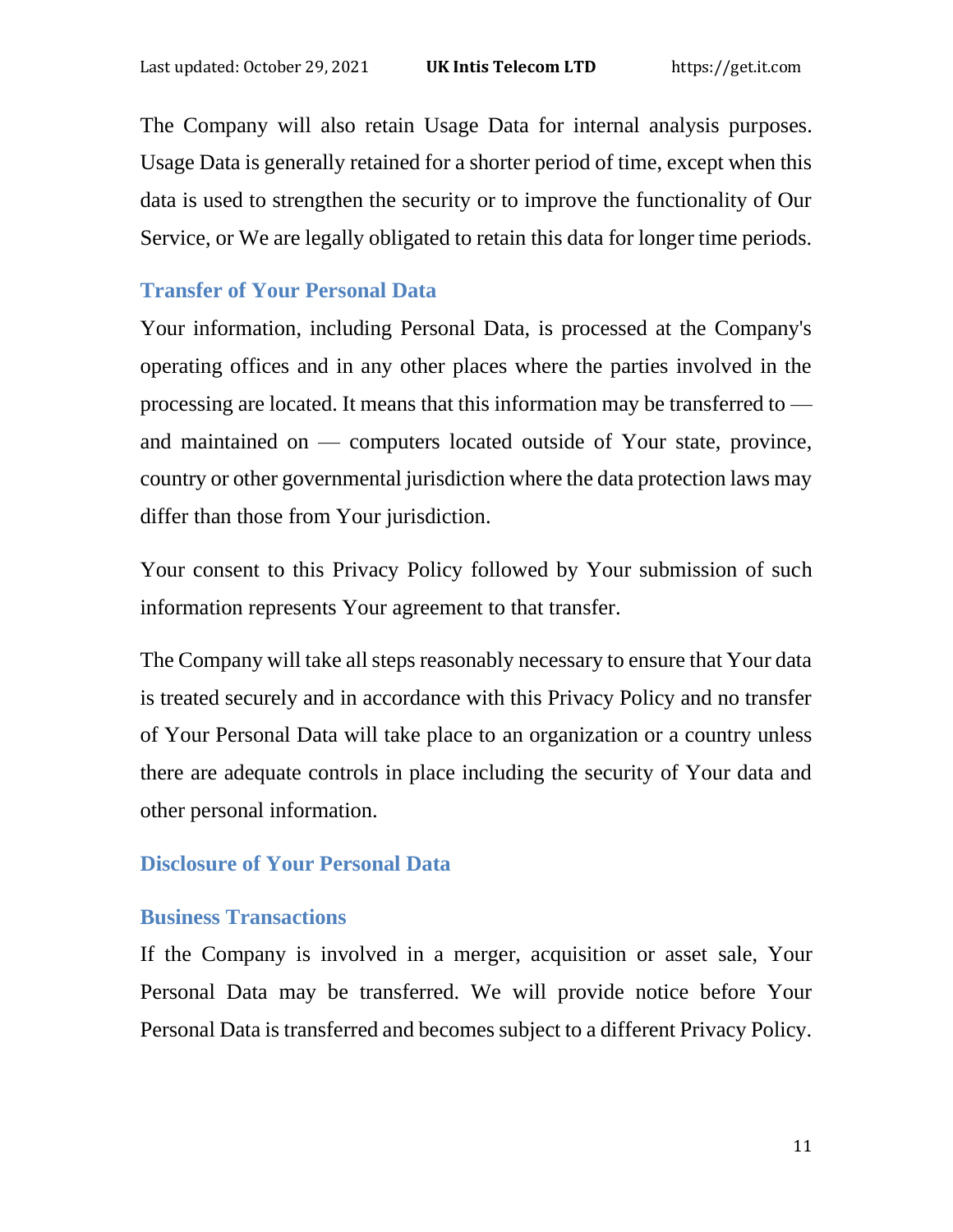## **Law enforcement**

Under certain circumstances, the Company may be required to disclose Your Personal Data if required to do so by law or in response to valid requests by public authorities (e.g. a court or a government agency).

# **Other legal requirements**

The Company may disclose Your Personal Data in the good faith belief that such action is necessary to:

- Comply with a legal obligation
- Protect and defend the rights or property of the Company
- Prevent or investigate possible wrongdoing in connection with the Service
- Protect the personal safety of Users of the Service or the public
- Protect against legal liability

# **Security of Your Personal Data**

The security of Your Personal Data is important to Us, but remember that no method of transmission over the Internet, or method of electronic storage is 100% secure. While We strive to use commercially acceptable means to protect Your Personal Data, We cannot guarantee its absolute security.

# Detailed Information on the Processing of Your Personal Data

The Service Providers We use may have access to Your Personal Data. These third-party vendors collect, store, use, process and transfer information about Your activity on Our Service in accordance with their Privacy Policies.

## **Analytics**

We may use third-party Service providers to monitor and analyze the use of our Service.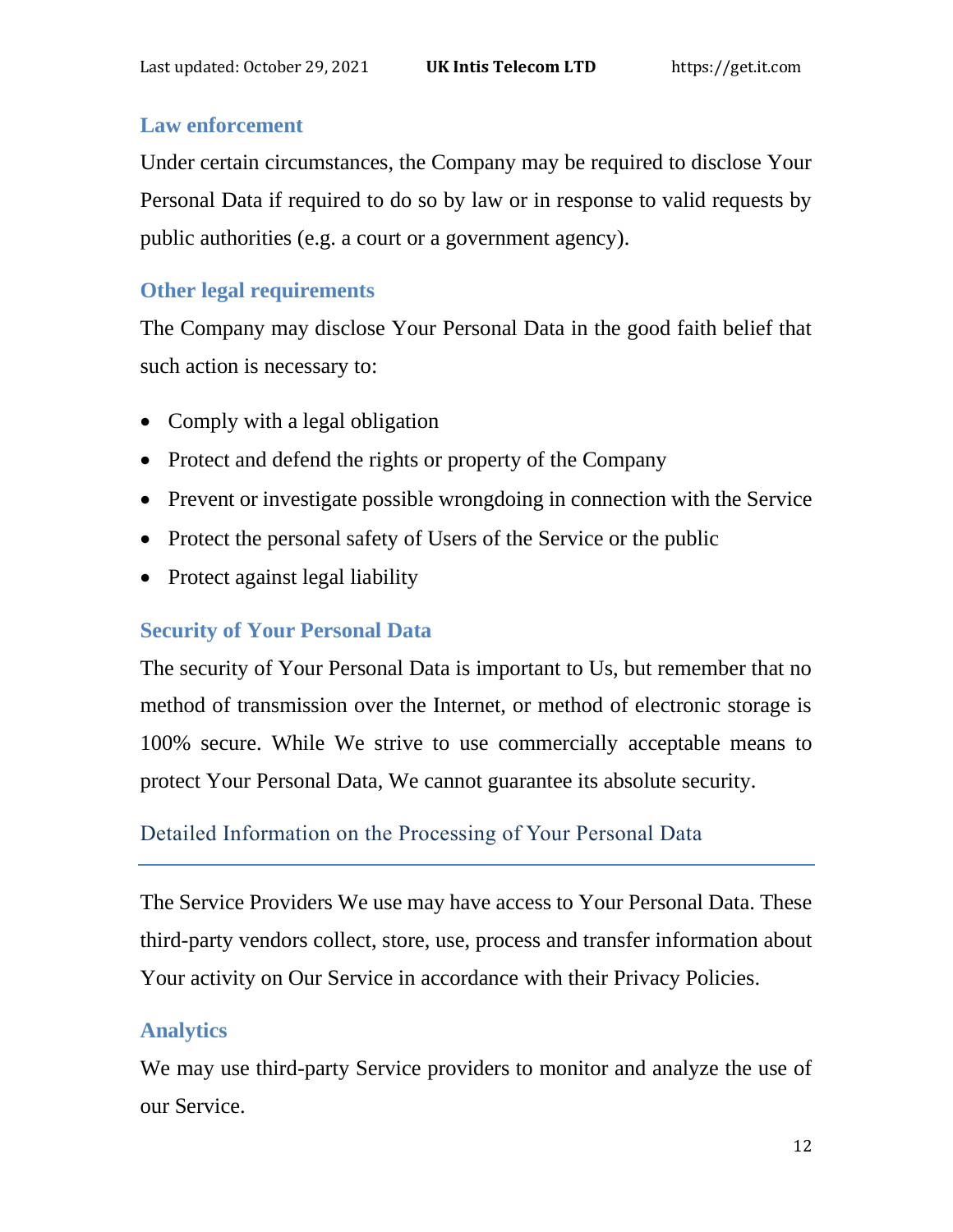#### **Google Analytics**

Google Analytics is a web analytics service offered by Google that tracks and reports website traffic. Google uses the data collected to track and monitor the use of our Service. This data is shared with other Google services. Google may use the collected data to contextualize and personalize the ads of its own advertising network.

You can opt-out of having made your activity on the Service available to Google Analytics by installing the Google Analytics opt-out browser add-on. The add-on prevents the Google Analytics JavaScript (ga.js, analytics.js and dc.js) from sharing information with Google Analytics about visits activity.

For more information on the privacy practices of Google, please visit the Google Privacy & Terms web page: <https://policies.google.com/privacy>

### **Yandex Metrica**

Yandex Metrica is a web analytics service offered by Yandex that tracks and reports website traffic. Yandex uses the data collected to track and monitor the use of our Service. This data is shared with other Yandex services. Yandex may use the collected data to contextualize and personalize the ads of its own advertising network.

You can opt-out of having made your activity on the Service available to Yandex Metrica by installing the Yandex Metrica opt-out browser add-on. The add-on prevents the Yandex Metrica JavaScript (tag.js) from sharing information with Yandex Metrica about visits activity.

For more information on the privacy practices of Yandex, please visit the Yandex Privacy & Terms web page: https://yandex.com/legal/confidential/

13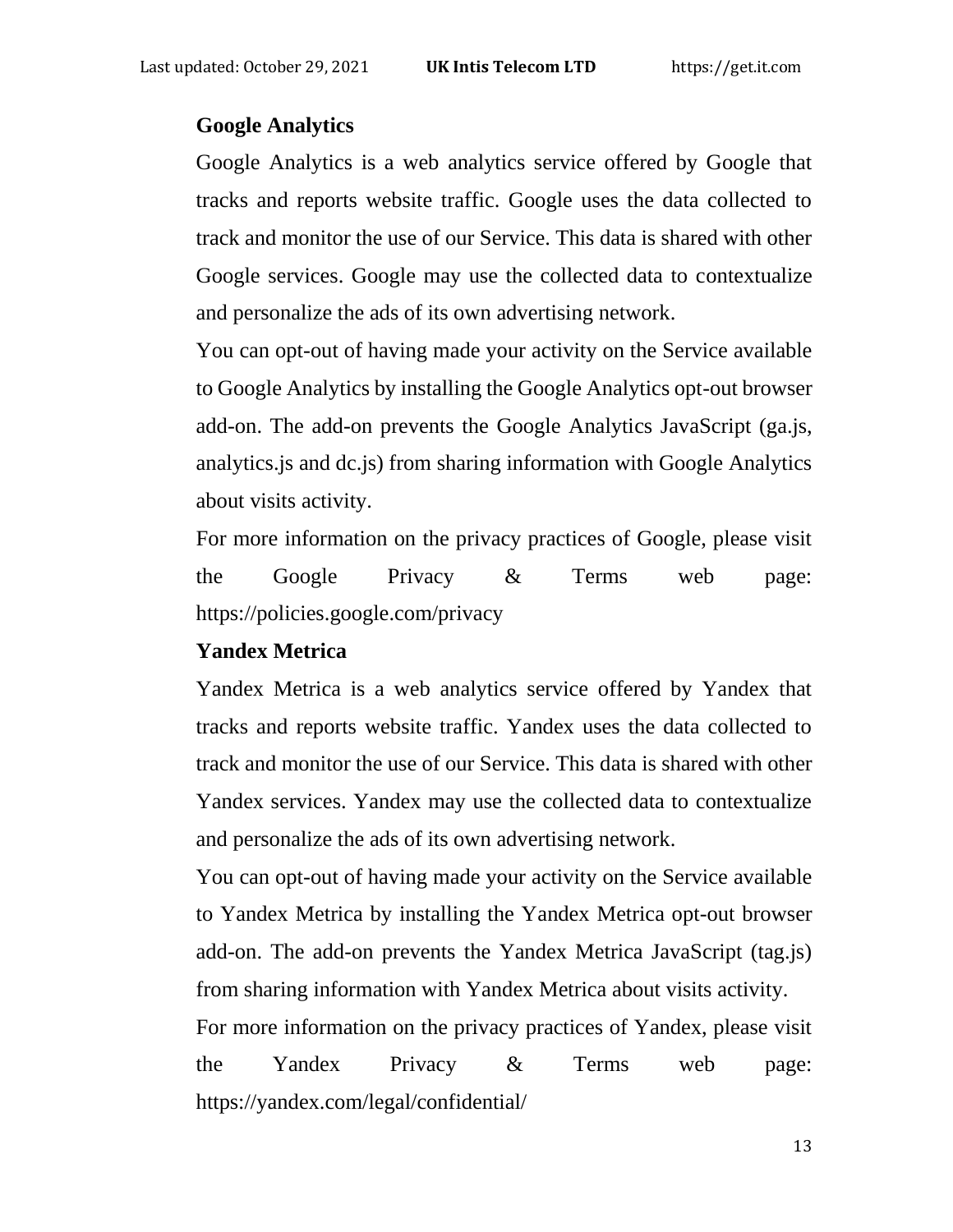### **Email Marketing**

We may use Your Personal Data to contact You with newsletters, marketing or promotional materials and other information that may be of interest to You. You may opt-out of receiving any, or all, of these communications from Us by following the unsubscribe link or instructions provided in any email We send or by contacting Us.

We may use Email Marketing Service Providers to manage and send emails to You.

### **Mailchimp**

Mailchimp is an email marketing sending service provided by The Rocket Science Group LLC.

For more information on the privacy practices of Mailchimp, please visit their Privacy policy:<https://mailchimp.com/legal/privacy/>

#### **Intis Telecom**

Their Privacy Policy can be viewed at [https://www.intistele.com/intis](https://www.intistele.com/intis-telecom-privacy-policy)[telecom-privacy-policy](https://www.intistele.com/intis-telecom-privacy-policy)

### **Payments**

We may provide paid products and/or services within the Service. In that case, we may use third-party services for payment processing (e.g. payment processors).

We will not store or collect Your payment card details. That information is provided directly to Our third-party payment processors whose use of Your personal information is governed by their Privacy Policy. These payment processors adhere to the standards set by PCI-DSS as managed by the PCI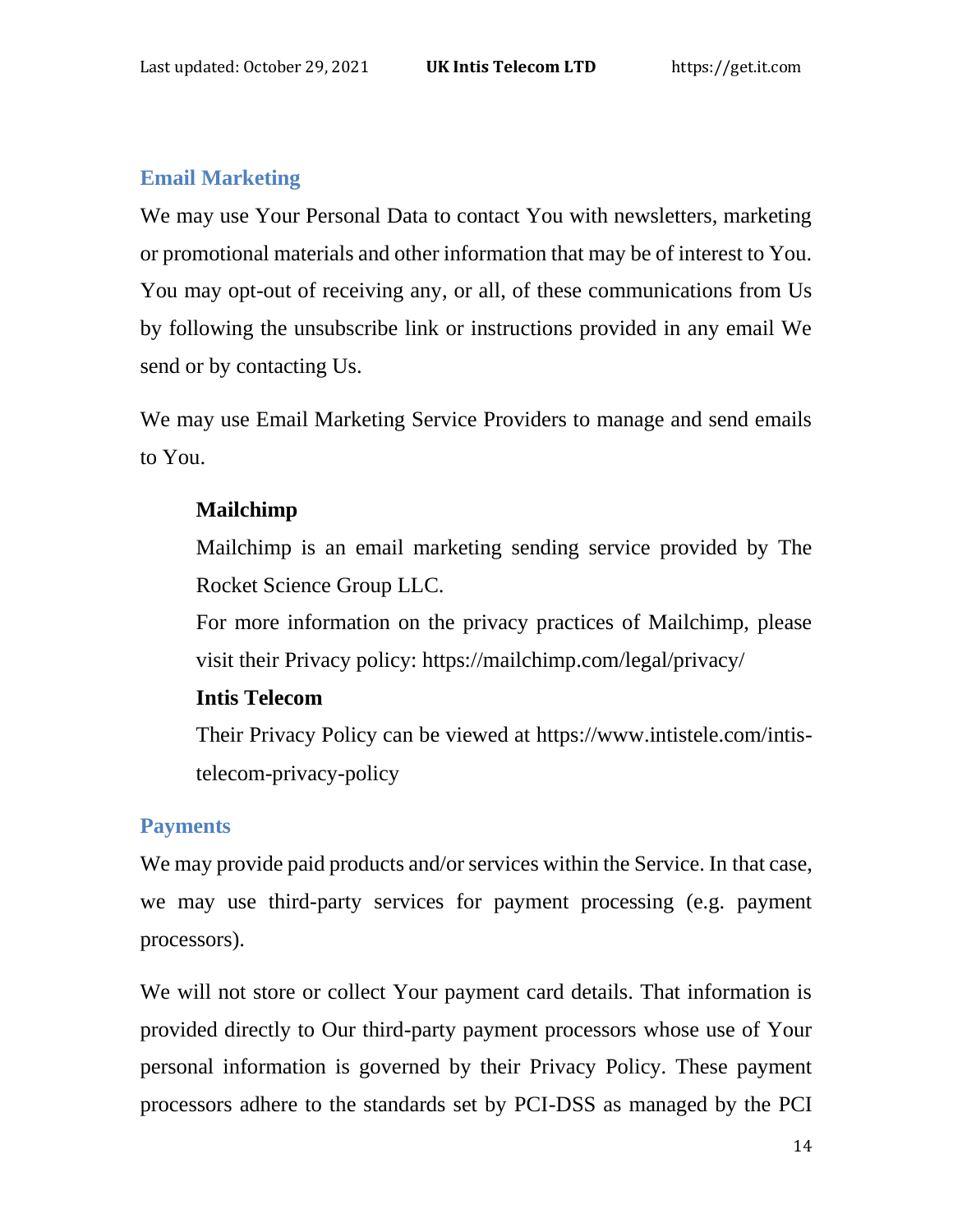Security Standards Council, which is a joint effort of brands like Visa, Mastercard, American Express and Discover. PCI-DSS requirements help ensure the secure handling of payment information.

### **Apple Store In-App Payments**

Their Privacy Policy can be viewed at <https://www.apple.com/legal/privacy/en-ww/>

### **Google Play In-App Payments**

Their Privacy Policy can be viewed at <https://www.google.com/policies/privacy/>

#### **Stripe**

Their Privacy Policy can be viewed at<https://stripe.com/us/privacy>

### **PayPal**

Their Privacy Policy can be viewed at <https://www.paypal.com/webapps/mpp/ua/privacy-full>

## **Go Cardless**

Their Privacy Policy can be viewed at [https://gocardless.com/en](https://gocardless.com/en-eu/legal/privacy/)[eu/legal/privacy/](https://gocardless.com/en-eu/legal/privacy/)

When You use Our Service to pay a product and/or service via bank transfer, We may ask You to provide information to facilitate this transaction and to verify Your identity.

## **Behavioral Remarketing**

The Company uses remarketing services to advertise to You after You accessed or visited our Service. We and Our third-party vendors use cookies and non-cookie technologies to help Us recognize Your Device and understand how You use our Service so that We can improve our Service to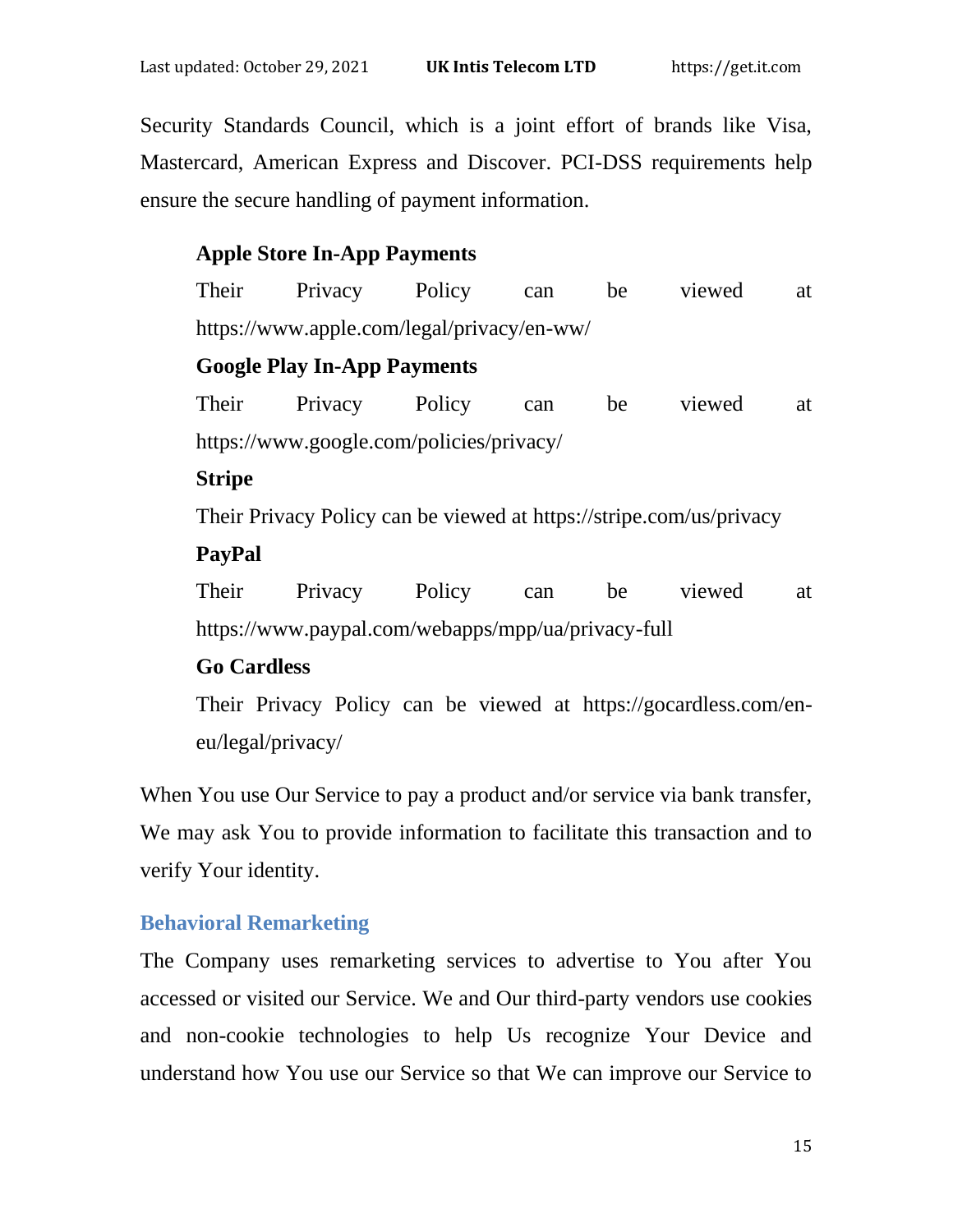reflect Your interests and serve You advertisements that are likely to be of more interest to You.

These third-party vendors collect, store, use, process and transfer information about Your activity on Our Service in accordance with their Privacy Policies and to enable Us to:

- Measure and analyze traffic and browsing activity on Our Service
- Show advertisements for our products and/or services to You on thirdparty websites or apps
- Measure and analyze the performance of Our advertising campaigns

Some of these third-party vendors may use non-cookie technologies that may not be impacted by browser settings that block cookies. Your browser may not permit You to block such technologies. You can use the following thirdparty tools to decline the collection and use of information for the purpose of serving You interest-based advertising:

- The NAI's opt-out platform:<http://www.networkadvertising.org/choices/>
- The EDAA's opt-out platform<http://www.youronlinechoices.com/>
- The DAA's opt-out platform:<http://optout.aboutads.info/?c=2&lang=EN>

You may opt-out of all personalized advertising by enabling privacy features on Your mobile device such as Limit Ad Tracking (iOS) and Opt Out of Ads Personalization (Android). See Your mobile device Help system for more information.

We may share information, such as hashed email addresses (if available) or other online identifiers collected on Our Service with these third-party vendors. This allows Our third-party vendors to recognize and deliver You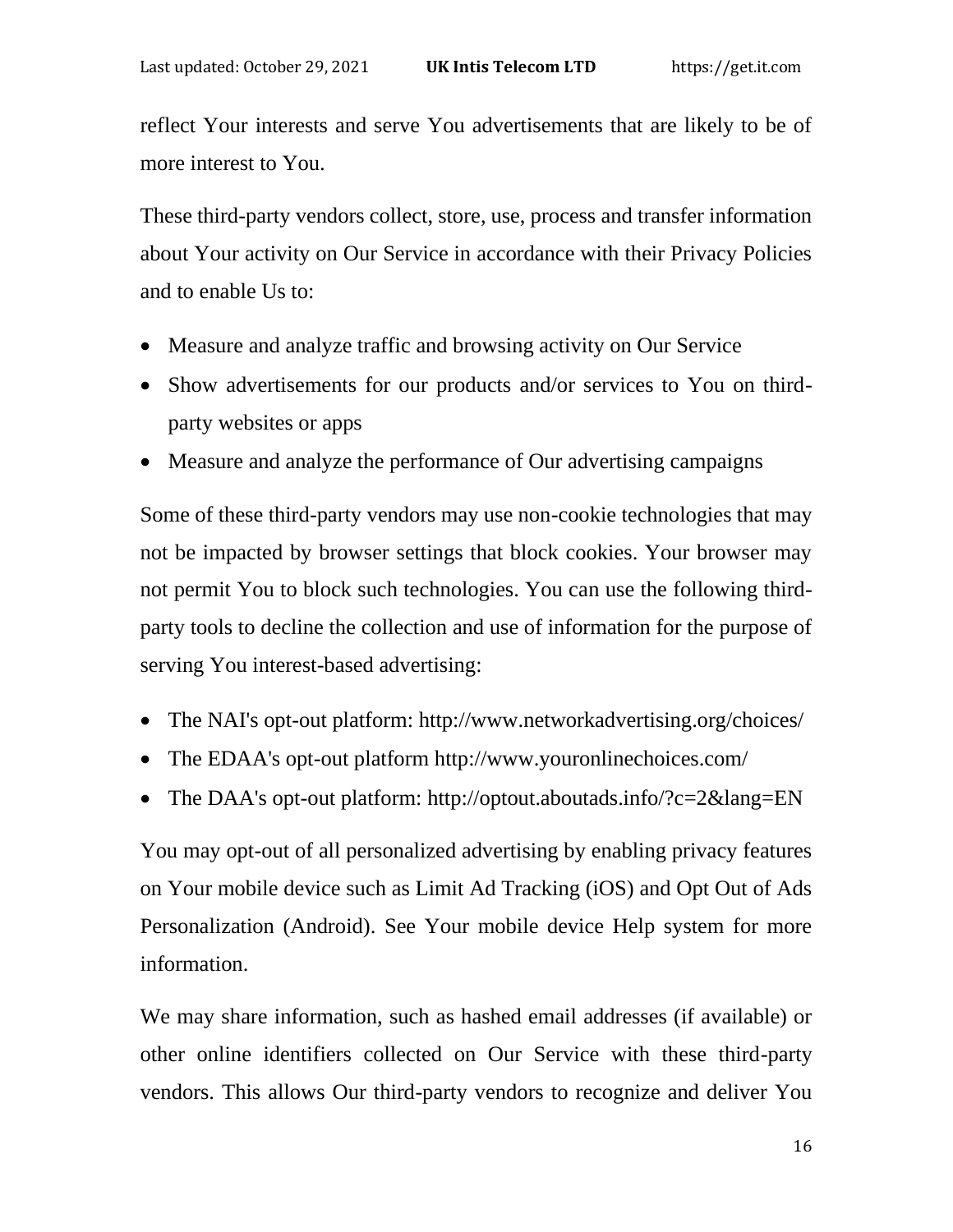ads across devices and browsers. To read more about the technologies used by these third-party vendors and their cross-device capabilities please refer to the Privacy Policy of each vendor listed below.

The third-party vendors We use are:

### **Google Ads (AdWords)**

Google Ads (AdWords) remarketing service is provided by Google Inc. You can opt-out of Google Analytics for Display Advertising and customise the Google Display Network ads by visiting the Google Ads Settings page:<http://www.google.com/settings/ads>

Google also recommends installing the Google Analytics Opt-out Browser Add-on - <https://tools.google.com/dlpage/gaoptout> - for your web browser. Google Analytics Opt-out Browser Add-on provides visitors with the ability to prevent their data from being collected and used by Google Analytics.

For more information on the privacy practices of Google, please visit the Google Privacy & Terms web page: <https://policies.google.com/privacy>

### **Twitter**

Twitter remarketing service is provided by Twitter Inc.

You can opt-out from Twitter's interest-based ads by following their instructions:<https://support.twitter.com/articles/20170405>

You can learn more about the privacy practices and policies of Twitter

by visiting their Privacy Policy page:<https://twitter.com/privacy>

#### **Facebook**

Facebook remarketing service is provided by Facebook Inc.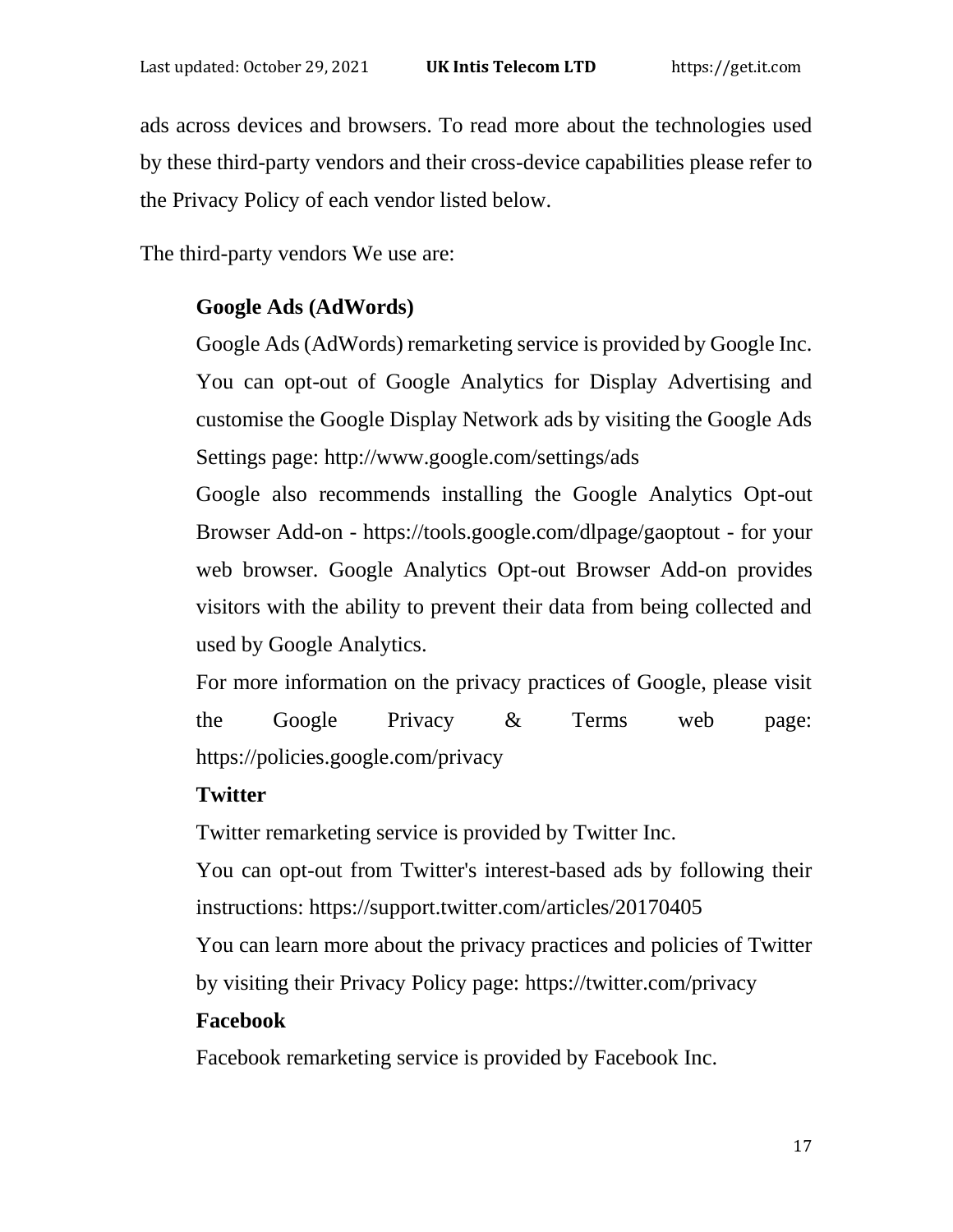You can learn more about interest-based advertising from Facebook by visiting this page:<https://www.facebook.com/help/516147308587266> To opt-out from Facebook's interest-based ads, follow these instructions **from Facebook:** <https://www.facebook.com/help/568137493302217> Facebook adheres to the Self-Regulatory Principles for Online Behavioural Advertising established by the Digital Advertising Alliance. You can also opt-out from Facebook and other participating companies through the Digital Advertising Alliance in the USA [http://www.aboutads.info/choices/,](http://www.aboutads.info/choices/) the Digital Advertising Alliance of Canada in Canada<http://youradchoices.ca/> or the European Interactive Digital Advertising Alliance in Europe [http://www.youronlinechoices.eu/,](http://www.youronlinechoices.eu/) or opt-out using your mobile device settings.

For more information on the privacy practices of Facebook, please visit Facebook's Data Policy: <https://www.facebook.com/privacy/explanation>

### **Usage, Performance and Miscellaneous**

We may use third-party Service Providers to provide better improvement of our Service.

### **Invisible reCAPTCHA**

We use an invisible captcha service named reCAPTCHA. reCAPTCHA is operated by Google.

The reCAPTCHA service may collect information from You and from Your Device for security purposes.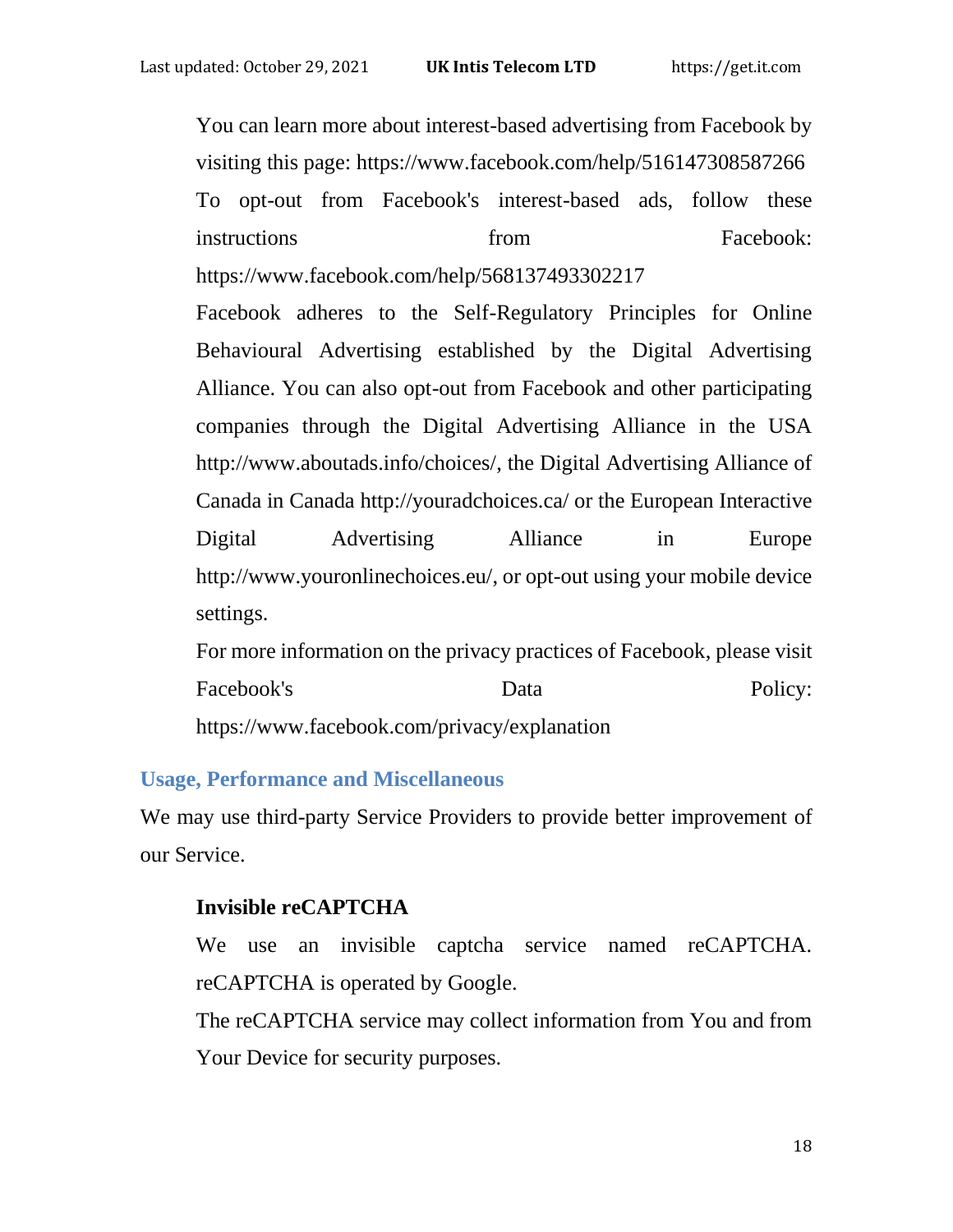The information gathered by reCAPTCHA is held in accordance with the Privacy Policy of Google: <https://www.google.com/intl/en/policies/privacy/>

GDPR Privacy

# **Legal Basis for Processing Personal Data under GDPR**

We may process Personal Data under the following conditions:

- **Consent:** You have given Your consent for processing Personal Data for one or more specific purposes.
- **Performance of a contract:** Provision of Personal Data is necessary for the performance of an agreement with You and/or for any pre-contractual obligations thereof.
- **Legal obligations:** Processing Personal Data is necessary for compliance with a legal obligation to which the Company is subject.
- **Vital interests:** Processing Personal Data is necessary in order to protect Your vital interests or of another natural person.
- **Public interests:** Processing Personal Data is related to a task that is carried out in the public interest or in the exercise of official authority vested in the Company.
- **Legitimate interests:** Processing Personal Data is necessary for the purposes of the legitimate interests pursued by the Company.

In any case, the Company will gladly help to clarify the specific legal basis that applies to the processing, and in particular whether the provision of Personal Data is a statutory or contractual requirement, or a requirement necessary to enter into a contract.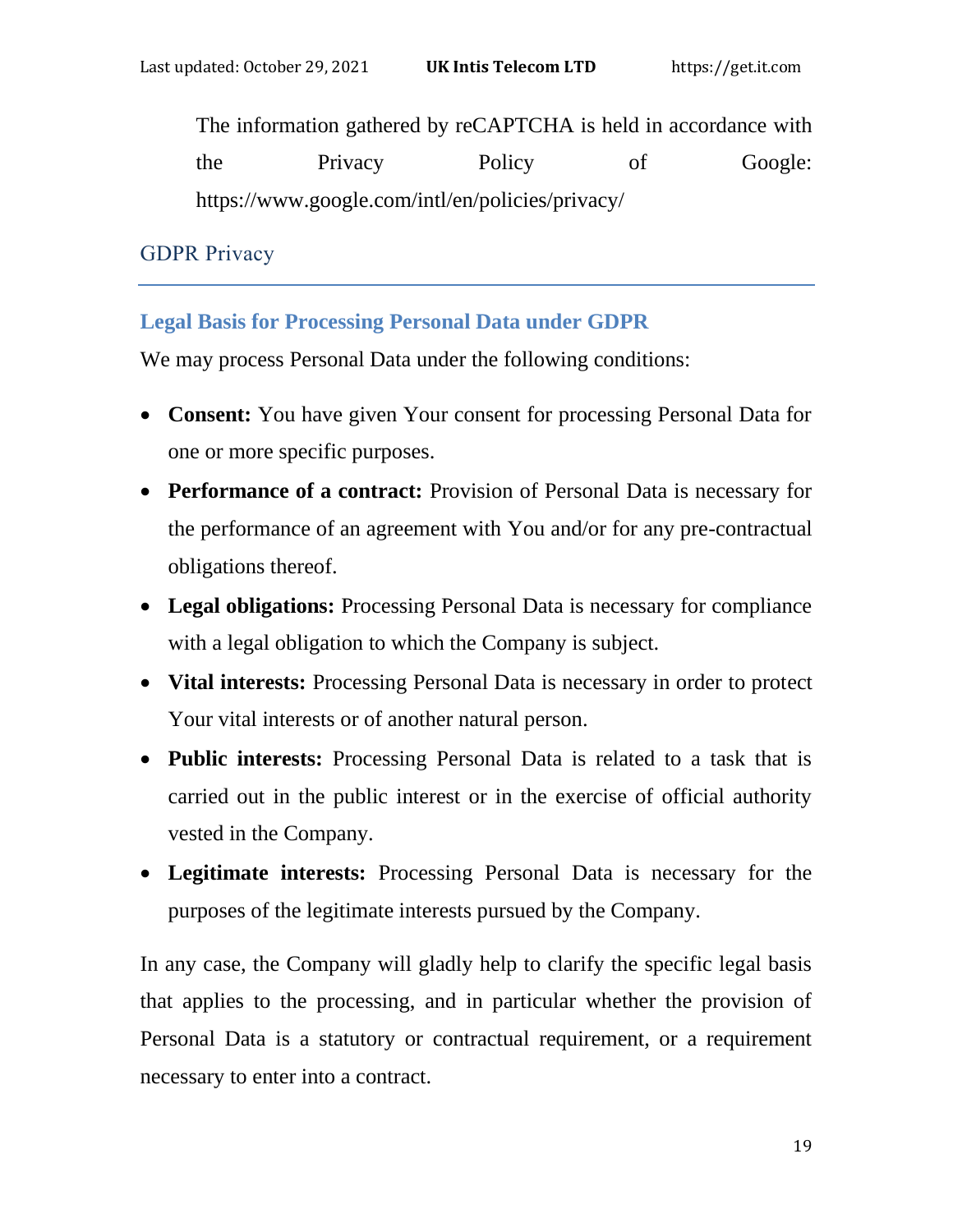### **Your Rights under the GDPR**

The Company undertakes to respect the confidentiality of Your Personal Data and to guarantee You can exercise Your rights.

You have the right under this Privacy Policy, and by law if You are within the EU, to:

- **Request access to Your Personal Data.** The right to access, update or delete the information We have on You. Whenever made possible, you can access, update or request deletion of Your Personal Data directly within Your account settings section. If you are unable to perform these actions yourself, please contact Us to assist You. This also enables You to receive a copy of the Personal Data We hold about You.
- **Request correction of the Personal Data that We hold about You.** You have the right to have any incomplete or inaccurate information We hold about You corrected.
- **Object to processing of Your Personal Data.** This right exists where We are relying on a legitimate interest as the legal basis for Our processing and there is something about Your particular situation, which makes You want to object to our processing of Your Personal Data on this ground. You also have the right to object where We are processing Your Personal Data for direct marketing purposes.
- **Request erasure of Your Personal Data.** You have the right to ask Us to delete or remove Personal Data when there is no good reason for Us to continue processing it.
- **Request the transfer of Your Personal Data.** We will provide to You, or to a third-party You have chosen, Your Personal Data in a structured, commonly used, machine-readable format. Please note that this right only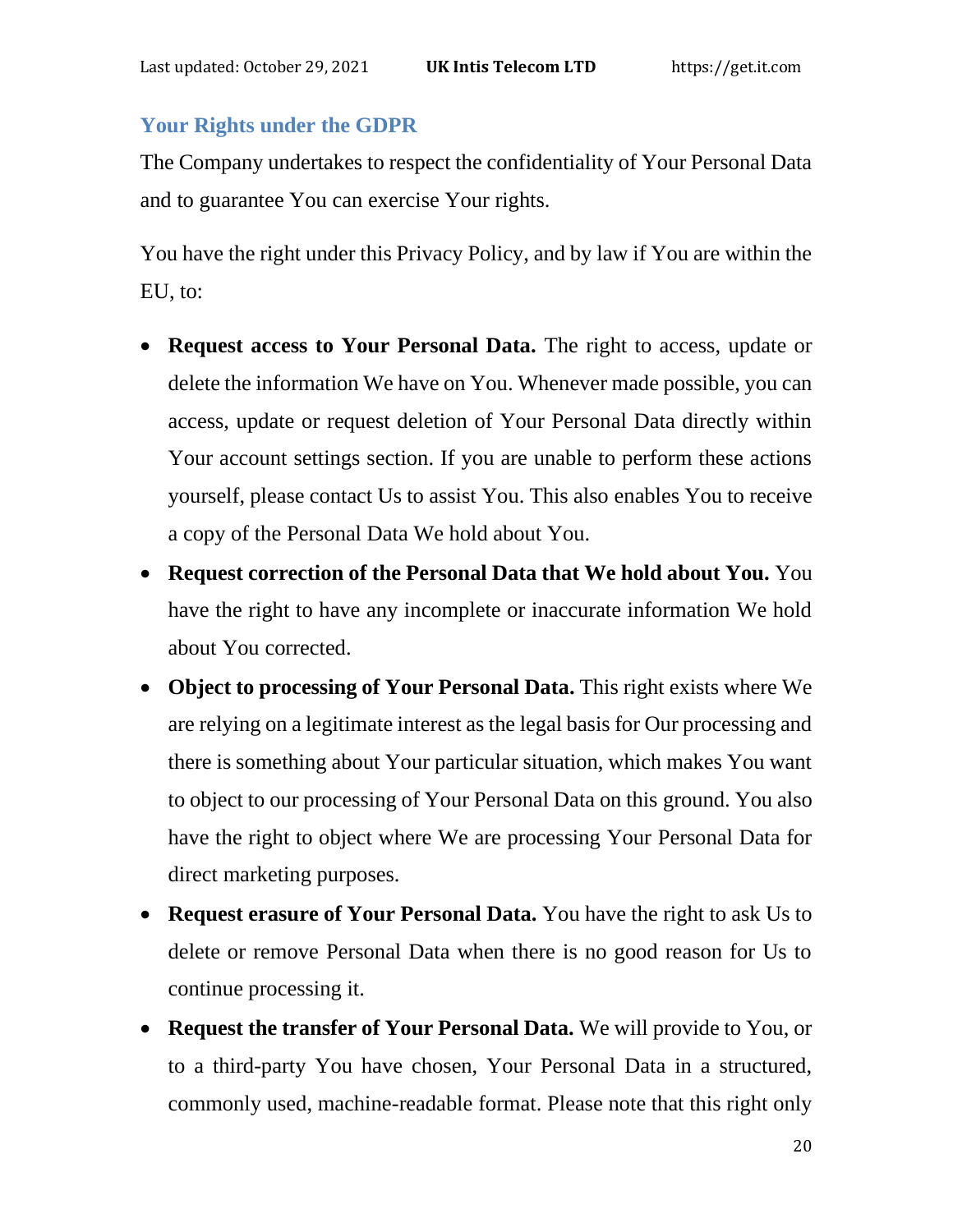applies to automated information which You initially provided consent for Us to use or where We used the information to perform a contract with You.

• **Withdraw Your consent.** You have the right to withdraw Your consent on using your Personal Data. If You withdraw Your consent, We may not be able to provide You with access to certain specific functionalities of the Service.

# **Exercising of Your GDPR Data Protection Rights**

You may exercise Your rights of access, rectification, cancellation and opposition by contacting Us. Please note that we may ask You to verify Your identity before responding to such requests. If You make a request, We will try our best to respond to You as soon as possible.

You have the right to complain to a Data Protection Authority about Our collection and use of Your Personal Data. For more information, if You are in the European Economic Area (EEA), please contact Your local data protection authority in the EEA.

# Facebook Fan Page

## **Data Controller for the Facebook Fan Page**

The Company is the Data Controller of Your Personal Data collected while using the Service. As operator of the Facebook Fan Page [https://facebook.com/intistelecom,](https://facebook.com/intistelecom) the Company and the operator of the social network Facebook are Joint Controllers.

The Company has entered into agreements with Facebook that define the terms for use of the Facebook Fan Page, among other things. These terms are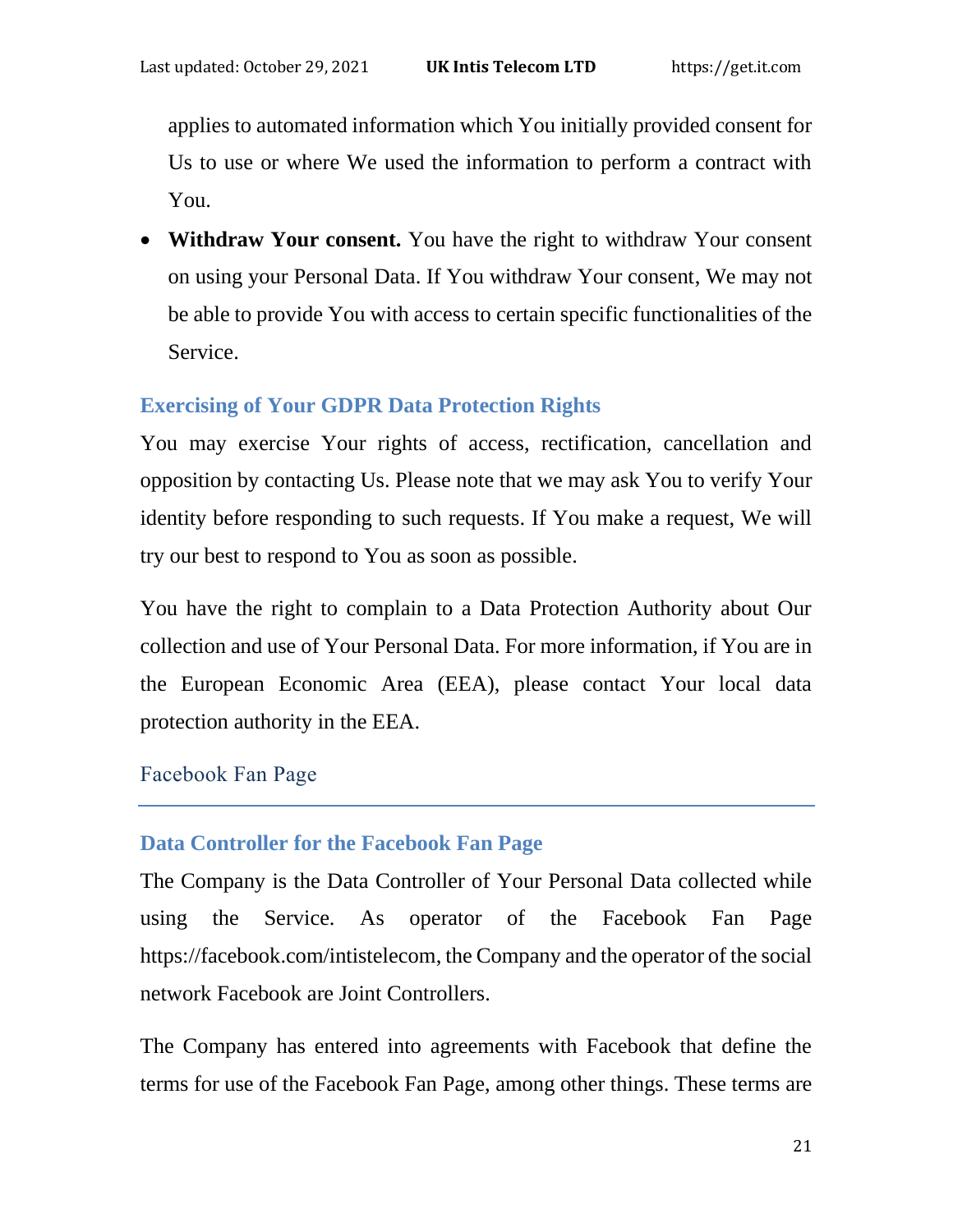mostly based on the Facebook Terms of Service: <https://www.facebook.com/terms.php>

Visit the Facebook Privacy Policy<https://www.facebook.com/policy.php> for more information about how Facebook manages Personal data or contact Facebook online, or by mail: Facebook, Inc. ATTN, Privacy Operations, 1601 Willow Road, Menlo Park, CA 94025, United States.

### **Facebook Insights**

We use the Facebook Insights function in connection with the operation of the Facebook Fan Page and on the basis of the GDPR, in order to obtain anonymized statistical data about Our users.

For this purpose, Facebook places a Cookie on the device of the user visiting Our Facebook Fan Page. Each Cookie contains a unique identifier code and remains active for a period of two years, except when it is deleted before the end of this period.

Facebook receives, records and processes the information stored in the Cookie, especially when the user visits the Facebook services, services that are provided by other members of the Facebook Fan Page and services by other companies that use Facebook services.

For more information on the privacy practices of Facebook, please visit Facebook Privacy Policy here: <https://www.facebook.com/privacy/explanation>

## CCPA Privacy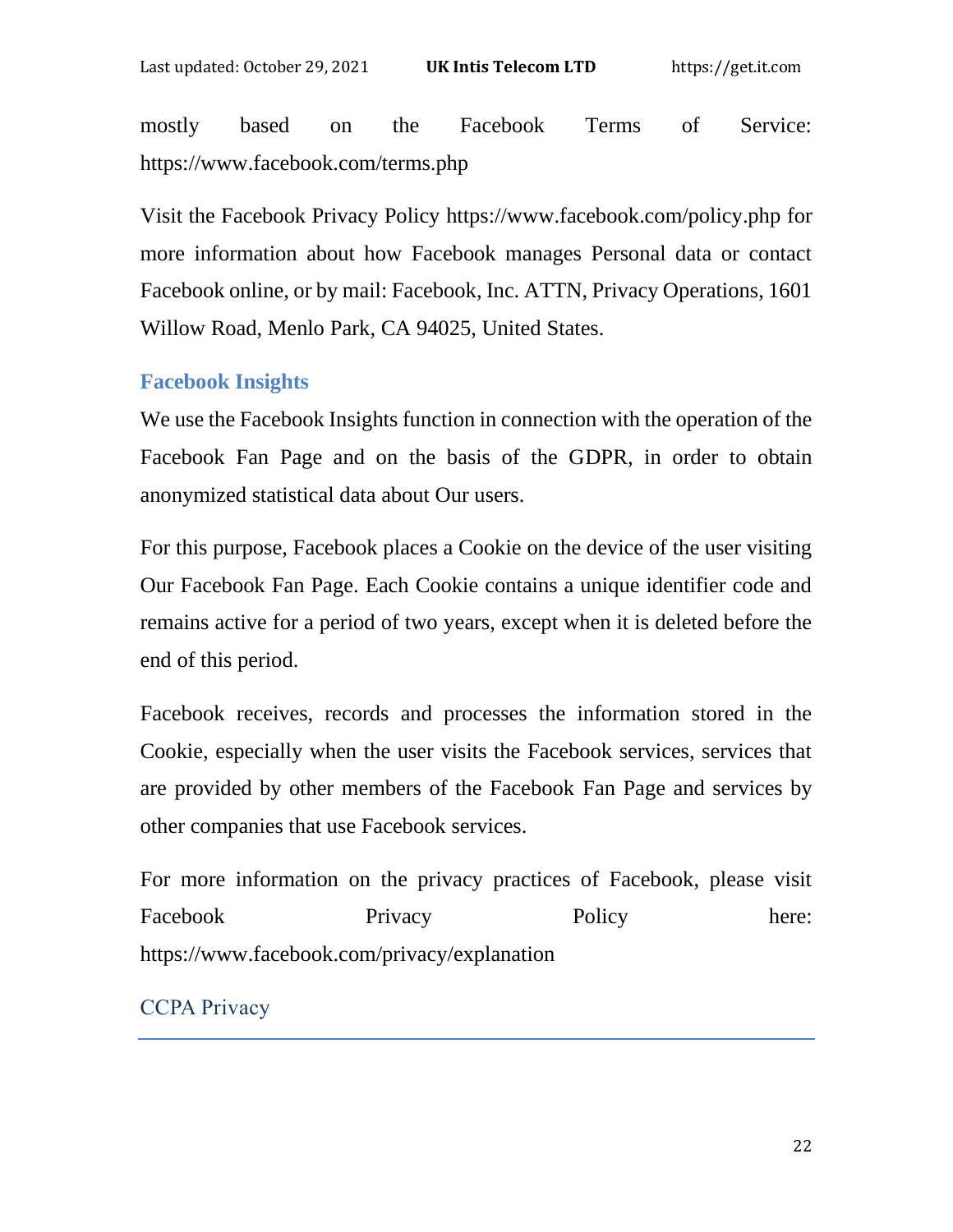This privacy notice section for California residents supplements the information contained in Our Privacy Policy and it applies solely to all visitors, users, and others who reside in the State of California.

#### **Categories of Personal Information Collected**

We collect information that identifies, relates to, describes, references, is capable of being associated with, or could reasonably be linked, directly or indirectly, with a particular Consumer or Device. The following is a list of categories of personal information which we may collect or may have been collected from California residents within the last twelve (12) months.

Please note that the categories and examples provided in the list below are those defined in the CCPA. This does not mean that all examples of that category of personal information were in fact collected by Us, but reflects our good faith belief to the best of our knowledge that some of that information from the applicable category may be and may have been collected. For example, certain categories of personal information would only be collected if You provided such personal information directly to Us.

### **Category A: Identifiers.**

Examples: A real name, alias, postal address, unique personal identifier, online identifier, Internet Protocol address, email address, account name, driver's license number, passport number, or other similar identifiers.

Collected: Yes.

**Category B: Personal information categories listed in the California Customer Records statute (Cal. Civ. Code § 1798.80(e)).**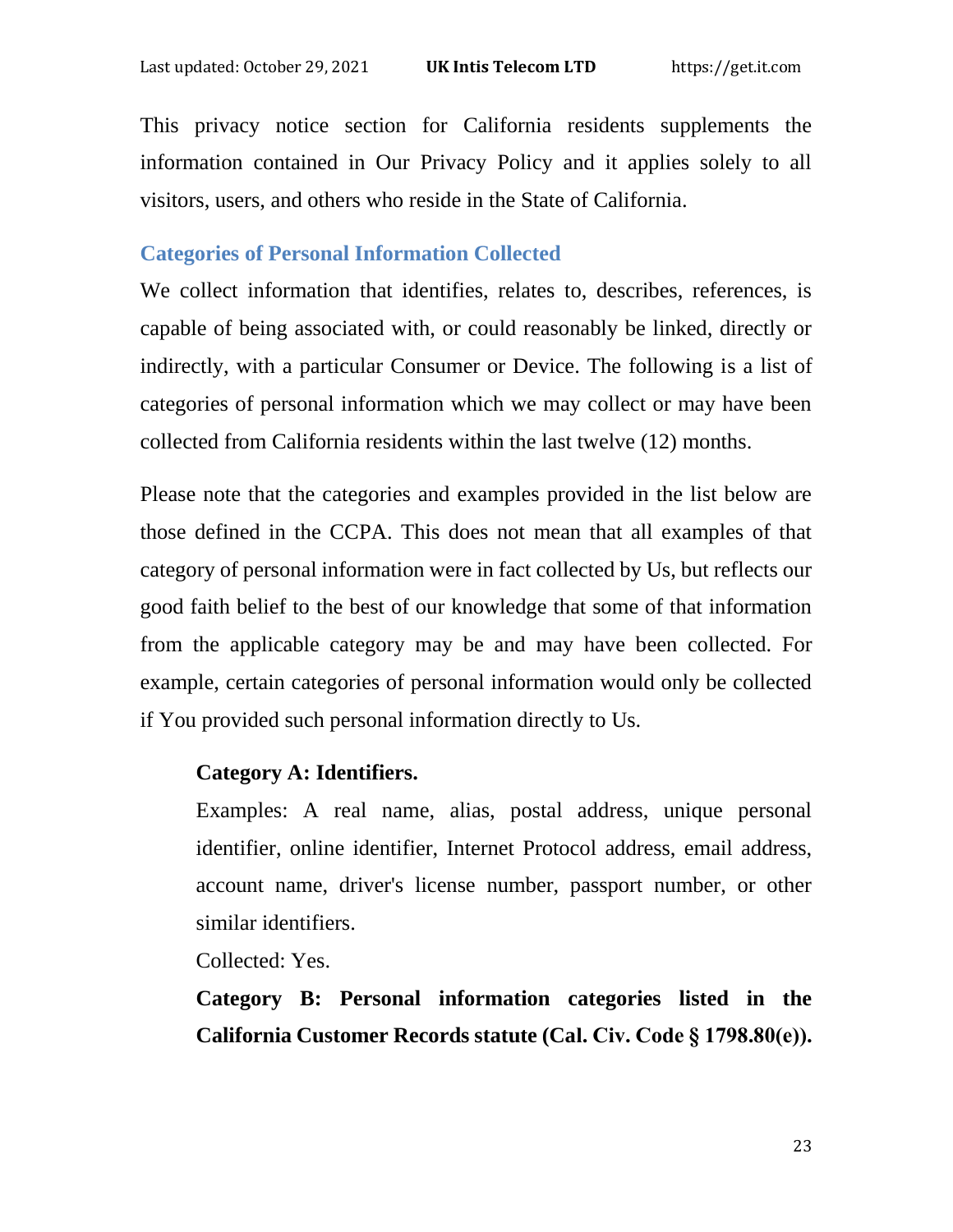Examples: A name, signature, Social Security number, physical characteristics or description, address, telephone number, passport number, driver's license or state identification card number, insurance policy number, education, employment, employment history, bank account number, credit card number, debit card number, or any other financial information, medical information, or health insurance information. Some personal information included in this category may overlap with other categories.

Collected: Yes.

# **Category C: Protected classification characteristics under California or federal law.**

Examples: Age (40 years or older), race, color, ancestry, national origin, citizenship, religion or creed, marital status, medical condition, physical or mental disability, sex (including gender, gender identity, gender expression, pregnancy or childbirth and related medical conditions), sexual orientation, veteran or military status, genetic information (including familial genetic information).

Collected: No.

### **Category D: Commercial information.**

Examples: Records and history of products or services purchased or considered.

Collected: Yes.

### **Category E: Biometric information.**

Examples: Genetic, physiological, behavioral, and biological characteristics, or activity patterns used to extract a template or other identifier or identifying information, such as, fingerprints, faceprints,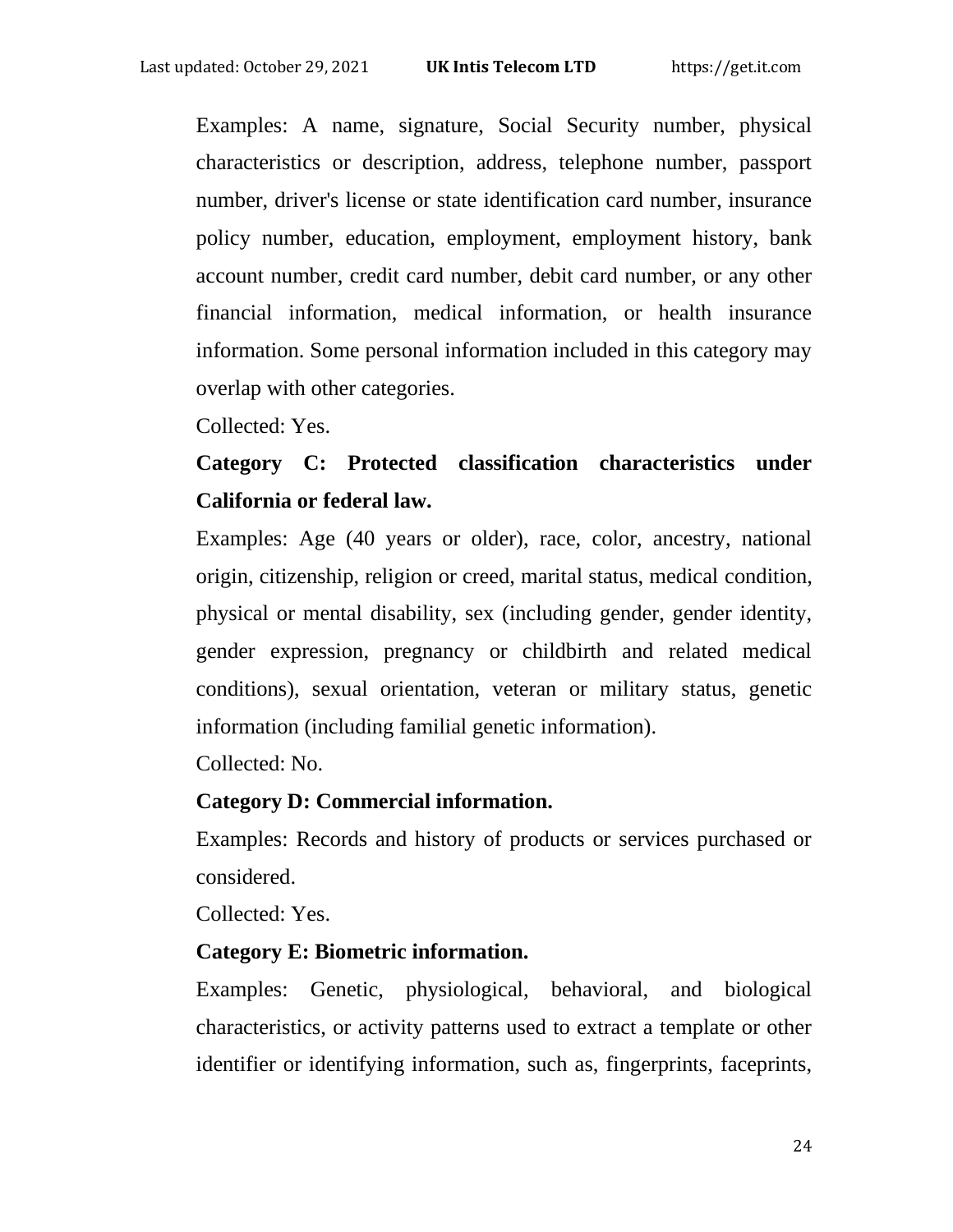and voiceprints, iris or retina scans, keystroke, gait, or other physical patterns, and sleep, health, or exercise data.

Collected: No.

### **Category F: Internet or other similar network activity.**

Examples: Interaction with our Service or advertisement.

Collected: Yes.

### **Category G: Geolocation data.**

Examples: Approximate physical location.

Collected: No.

### **Category H: Sensory data.**

Examples: Audio, electronic, visual, thermal, olfactory, or similar information.

Collected: No.

### **Category I: Professional or employment-related information.**

Examples: Current or past job history or performance evaluations. Collected: No.

# **Category J: Non-public education information (per the Family Educational Rights and Privacy Act (20 U.S.C. Section 1232g, 34 C.F.R. Part 99)).**

Examples: Education records directly related to a student maintained by an educational institution or party acting on its behalf, such as grades, transcripts, class lists, student schedules, student identification codes, student financial information, or student disciplinary records. Collected: No.

## **Category K: Inferences drawn from other personal information.**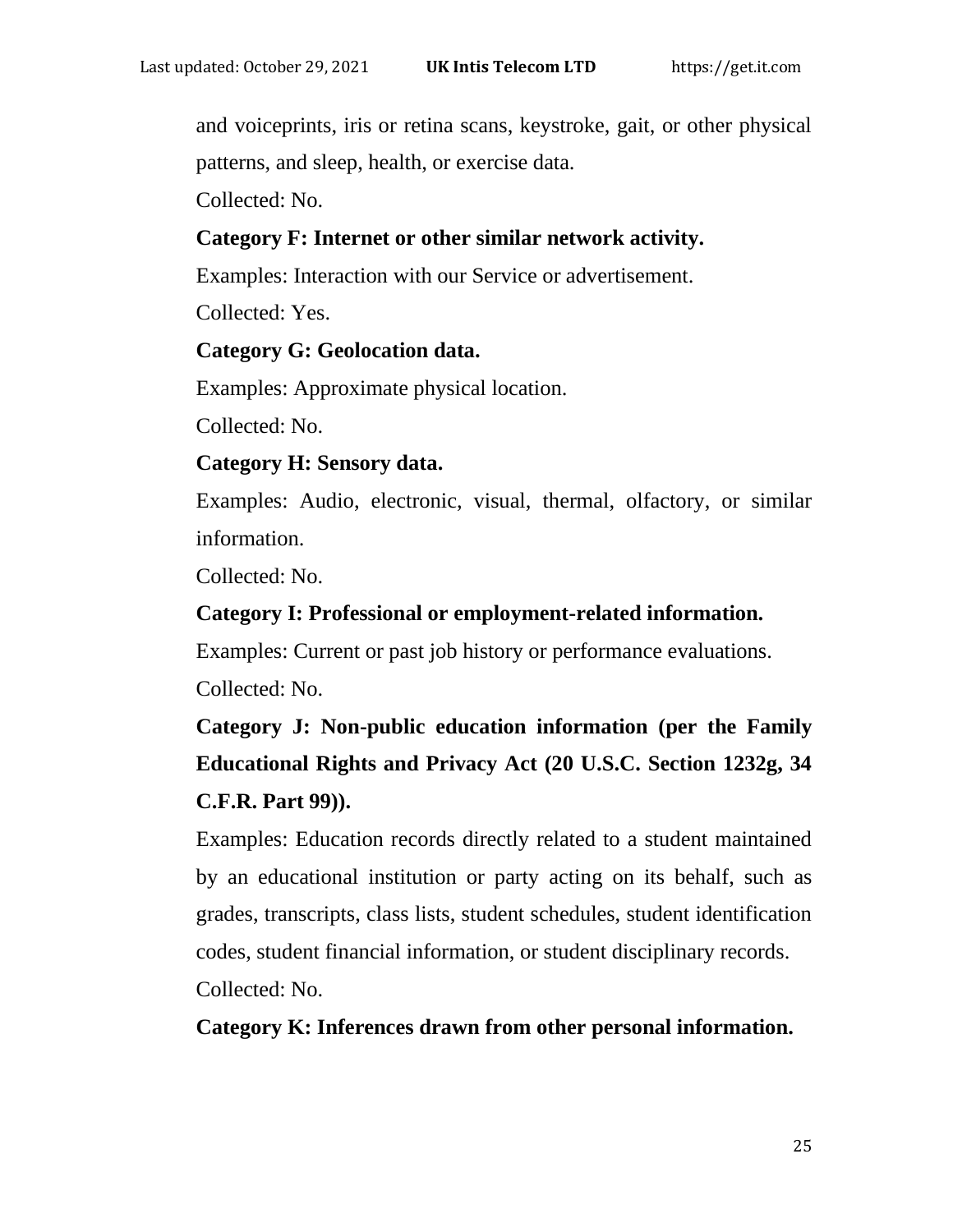Examples: Profile reflecting a person's preferences, characteristics, psychological trends, predispositions, behavior, attitudes, intelligence, abilities, and aptitudes.

Collected: No.

Under CCPA, personal information does not include:

- Publicly available information from government records
- Deidentified or aggregated consumer information
- Information excluded from the CCPA's scope, such as:
	- Health or medical information covered by the Health Insurance Portability and Accountability Act of 1996 (HIPAA) and the California Confidentiality of Medical Information Act (CMIA) or clinical trial data
	- Personal Information covered by certain sector-specific privacy laws, including the Fair Credit Reporting Act (FRCA), the Gramm-Leach-Bliley Act (GLBA) or California Financial Information Privacy Act (FIPA), and the Driver's Privacy Protection Act of 1994

## **Sources of Personal Information**

We obtain the categories of personal information listed above from the following categories of sources:

- **Directly from You**. For example, from the forms You complete on our Service, preferences You express or provide through our Service, or from Your purchases on our Service.
- **Indirectly from You**. For example, from observing Your activity on our Service.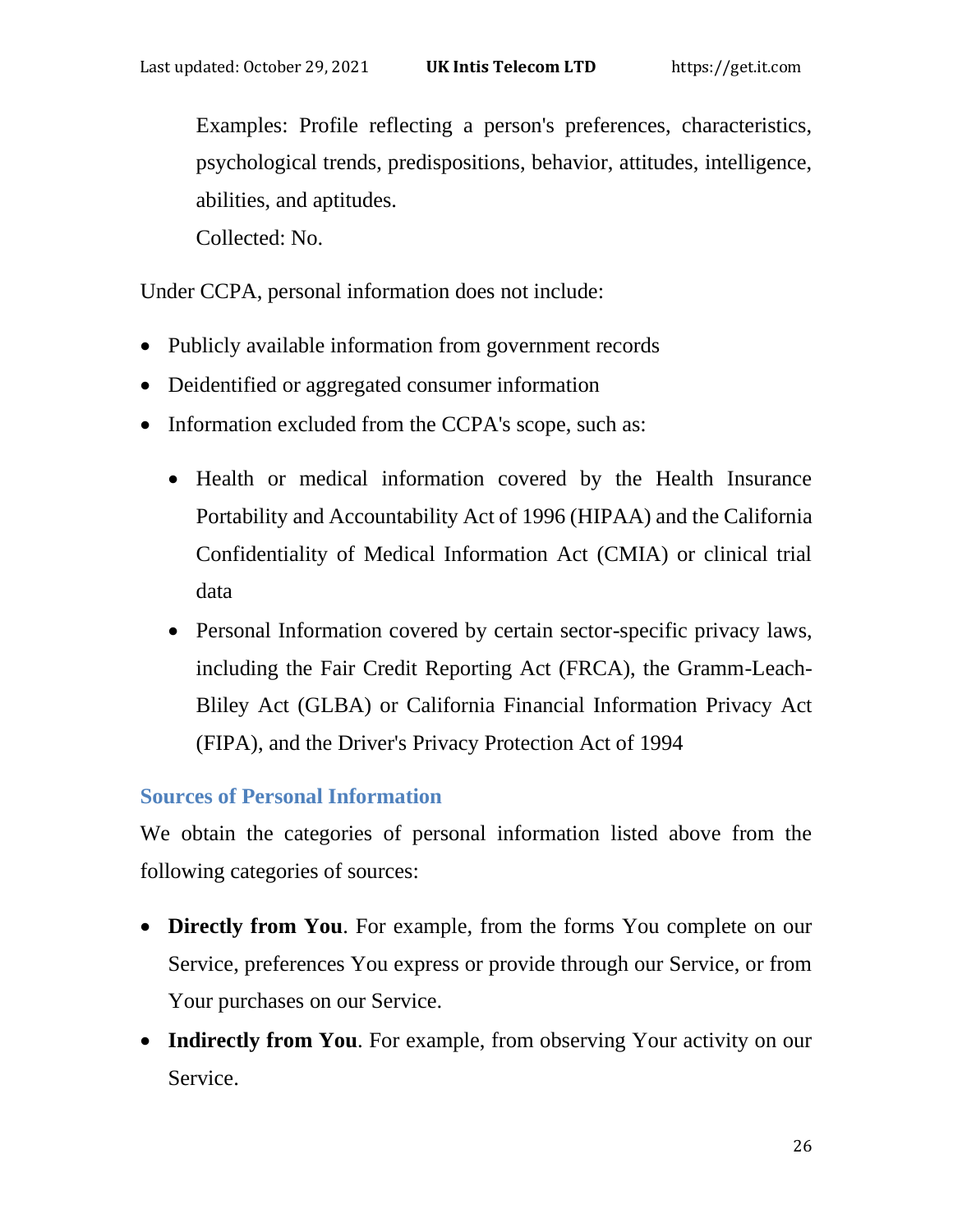- **Automatically from You**. For example, through cookies We or our Service Providers set on Your Device as You navigate through our Service.
- **From Service Providers**. For example, third-party vendors to monitor and analyze the use of our Service, third-party vendors to deliver targeted advertising to You, third-party vendors for payment processing, or other third-party vendors that We use to provide the Service to You.

# **Use of Personal Information for Business Purposes or Commercial Purposes**

We may use or disclose personal information We collect for "business purposes" or "commercial purposes" (as defined under the CCPA), which may include the following examples:

- To operate our Service and provide You with our Service.
- To provide You with support and to respond to Your inquiries, including to investigate and address Your concerns and monitor and improve our Service.
- To fulfill or meet the reason You provided the information. For example, if You share Your contact information to ask a question about our Service, We will use that personal information to respond to Your inquiry. If You provide Your personal information to purchase a product or service, We will use that information to process Your payment and facilitate delivery.
- To respond to law enforcement requests and as required by applicable law, court order, or governmental regulations.
- As described to You when collecting Your personal information or as otherwise set forth in the CCPA.
- For internal administrative and auditing purposes.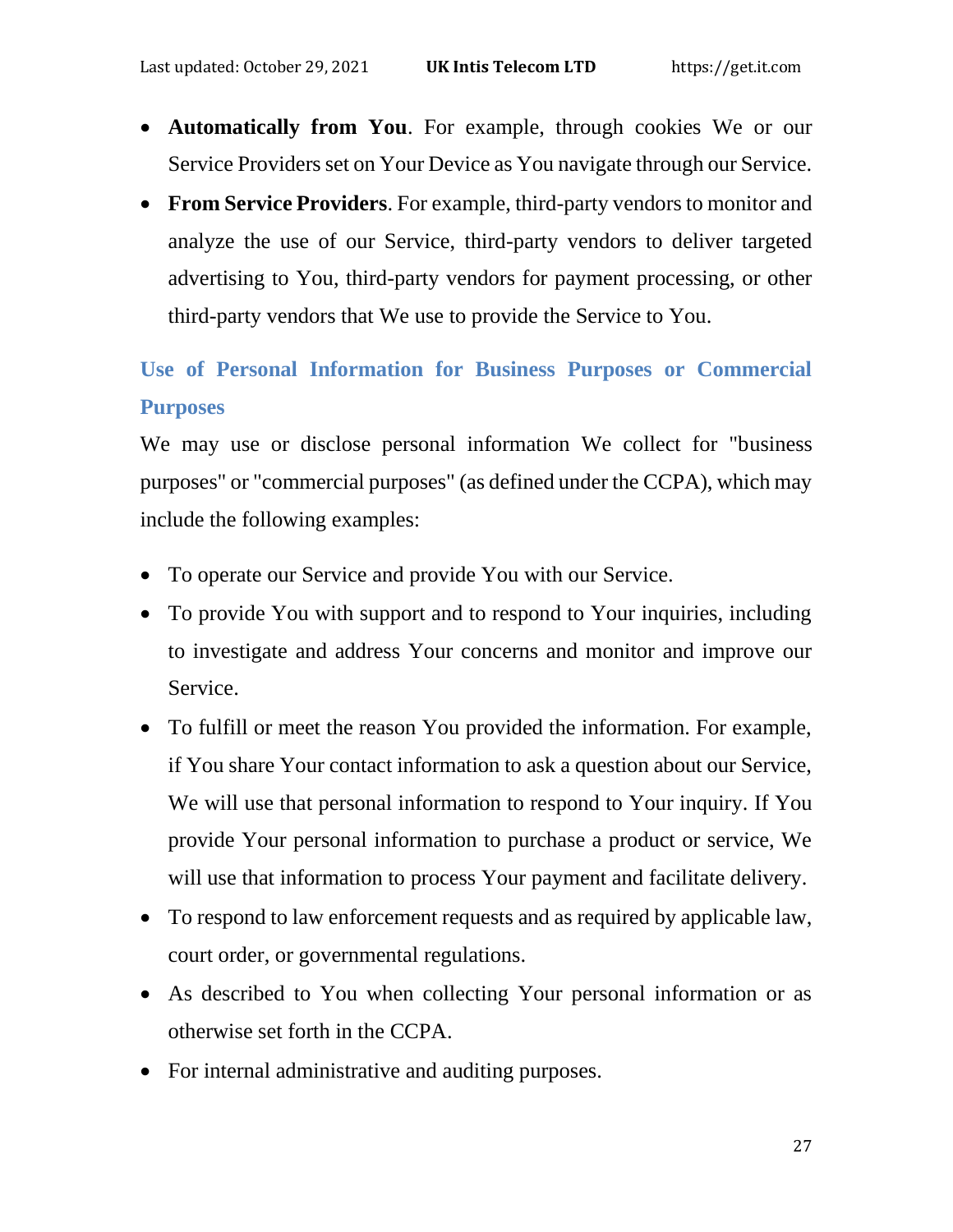• To detect security incidents and protect against malicious, deceptive, fraudulent or illegal activity, including, when necessary, to prosecute those responsible for such activities.

Please note that the examples provided above are illustrative and not intended to be exhaustive. For more details on how we use this information, please refer to the "Use of Your Personal Data" section.

If We decide to collect additional categories of personal information or use the personal information We collected for materially different, unrelated, or incompatible purposes We will update this Privacy Policy.

# **Disclosure of Personal Information for Business Purposes or Commercial Purposes**

We may use or disclose and may have used or disclosed in the last twelve (12) months the following categories of personal information for business or commercial purposes:

- Category A: Identifiers
- Category B: Personal information categories listed in the California Customer Records statute (Cal. Civ. Code § 1798.80(e))
- Category D: Commercial information
- Category F: Internet or other similar network activity

Please note that the categories listed above are those defined in the CCPA. This does not mean that all examples of that category of personal information were in fact disclosed, but reflects our good faith belief to the best of our knowledge that some of that information from the applicable category may be and may have been disclosed.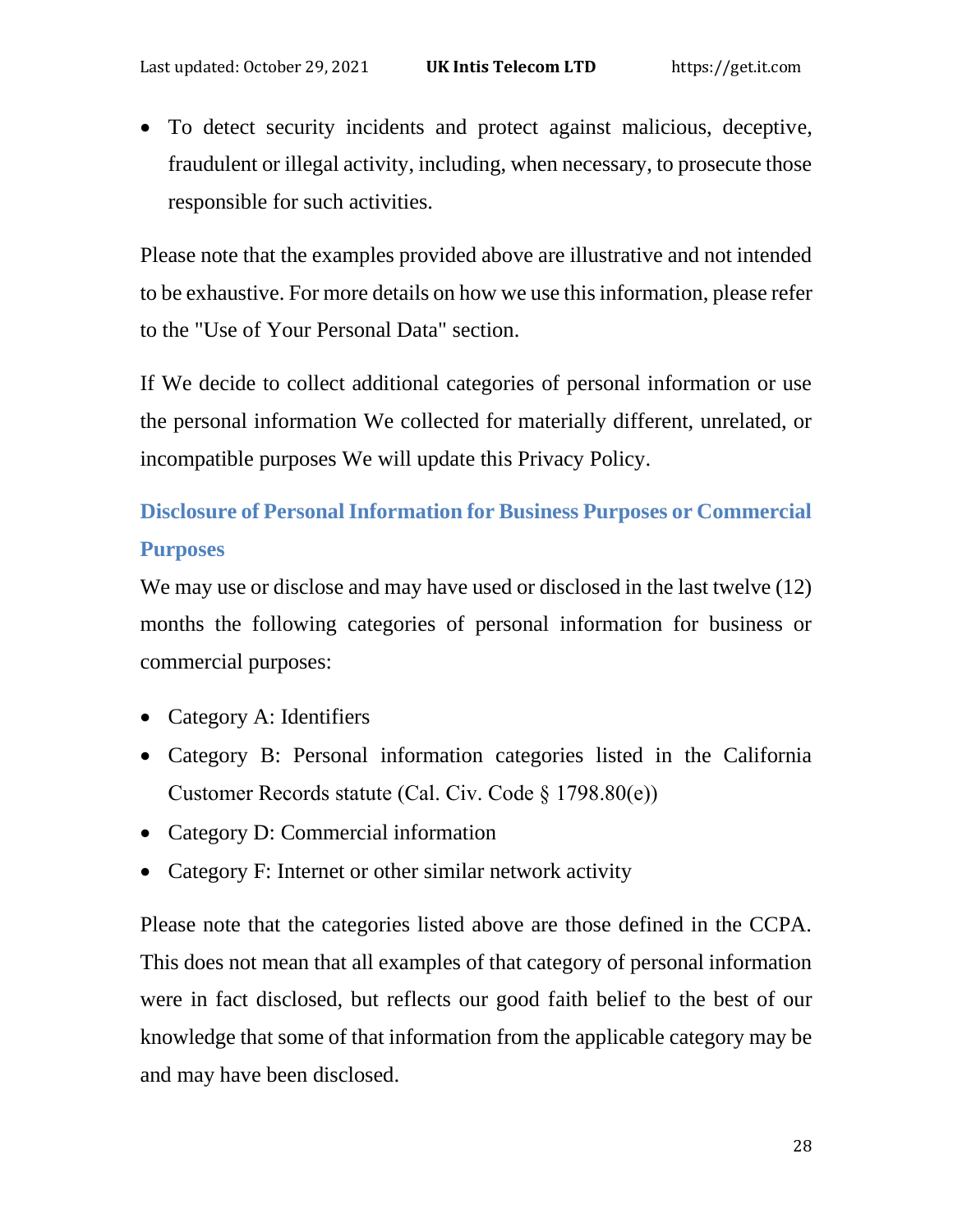When We disclose personal information for a business purpose or a commercial purpose, We enter a contract that describes the purpose and requires the recipient to both keep that personal information confidential and not use it for any purpose except performing the contract.

#### **Sale of Personal Information**

As defined in the CCPA, "sell" and "sale" mean selling, renting, releasing, disclosing, disseminating, making available, transferring, or otherwise communicating orally, in writing, or by electronic or other means, a consumer's personal information by the business to a third party for valuable consideration. This means that We may have received some kind of benefit in return for sharing personal information, but not necessarily a monetary benefit.

Please note that the categories listed below are those defined in the CCPA. This does not mean that all examples of that category of personal information were in fact sold, but reflects our good faith belief to the best of our knowledge that some of that information from the applicable category may be and may have been shared for value in return.

We may sell and may have sold in the last twelve (12) months the following categories of personal information:

- Category A: Identifiers
- Category B: Personal information categories listed in the California Customer Records statute (Cal. Civ. Code § 1798.80(e))
- Category D: Commercial information
- Category F: Internet or other similar network activity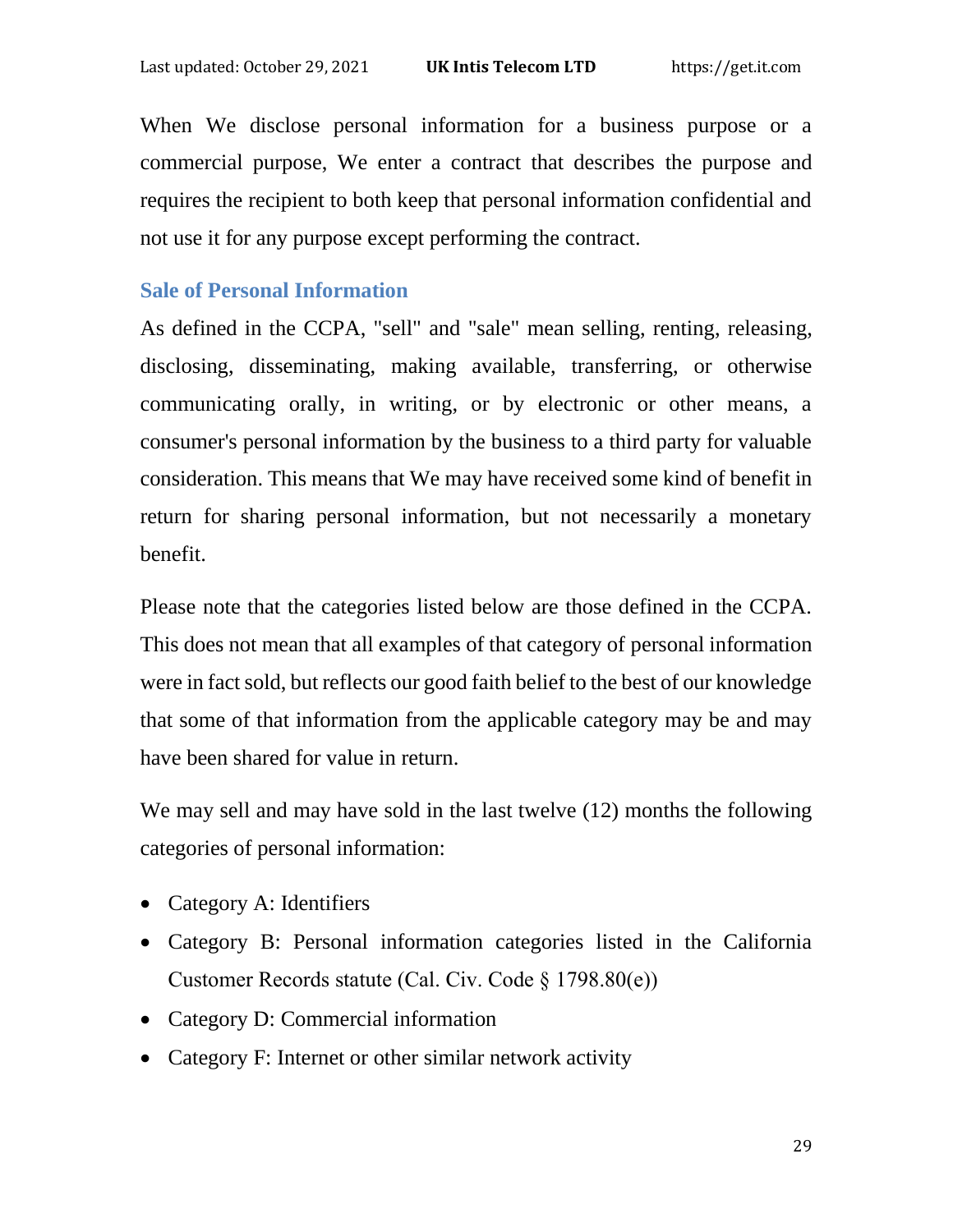### **Share of Personal Information**

We may share Your personal information identified in the above categories with the following categories of third parties:

- Service Providers
- Payment processors
- Our affiliates
- Our business partners
- Third party vendors to whom You or Your agents authorize Us to disclose Your personal information in connection with products or services We provide to You

## **Sale of Personal Information of Minors Under 16 Years of Age**

We do not knowingly collect personal information from minors under the age of 16 through our Service, although certain third party websites that we link to may do so. These third-party websites have their own terms of use and privacy policies and we encourage parents and legal guardians to monitor their children's Internet usage and instruct their children to never provide information on other websites without their permission.

We do not sell the personal information of Consumers We actually know are less than 16 years of age, unless We receive affirmative authorization (the "right to opt-in") from either the Consumer who is between 13 and 16 years of age, or the parent or guardian of a Consumer less than 13 years of age. Consumers who opt-in to the sale of personal information may opt-out of future sales at any time. To exercise the right to opt-out, You (or Your authorized representative) may submit a request to Us by contacting Us.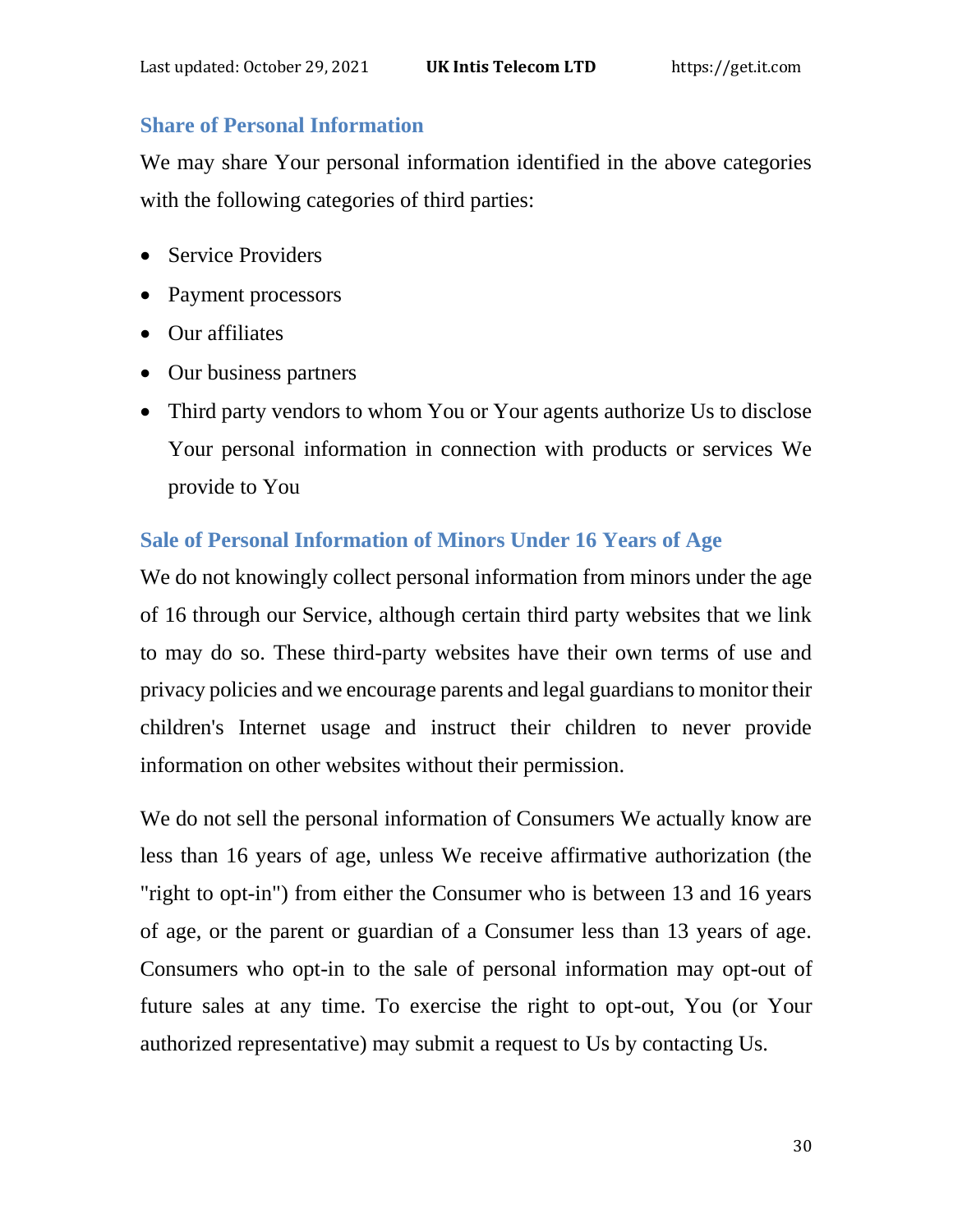If You have reason to believe that a child under the age of 13 (or 16) has provided Us with personal information, please contact Us with sufficient detail to enable Us to delete that information.

# **Your Rights under the CCPA**

The CCPA provides California residents with specific rights regarding their personal information. If You are a resident of California, You have the following rights:

- **The right to notice.** You have the right to be notified which categories of Personal Data are being collected and the purposes for which the Personal Data is being used.
- **The right to request.** Under CCPA, You have the right to request that We disclose information to You about Our collection, use, sale, disclosure for business purposes and share of personal information. Once We receive and confirm Your request, We will disclose to You:
	- The categories of personal information We collected about You
	- The categories of sources for the personal information We collected about You
	- Our business or commercial purpose for collecting or selling that personal information
	- The categories of third parties with whom We share that personal information
	- The specific pieces of personal information We collected about You
	- If we sold Your personal information or disclosed Your personal information for a business purpose, We will disclose to You:
		- The categories of personal information categories sold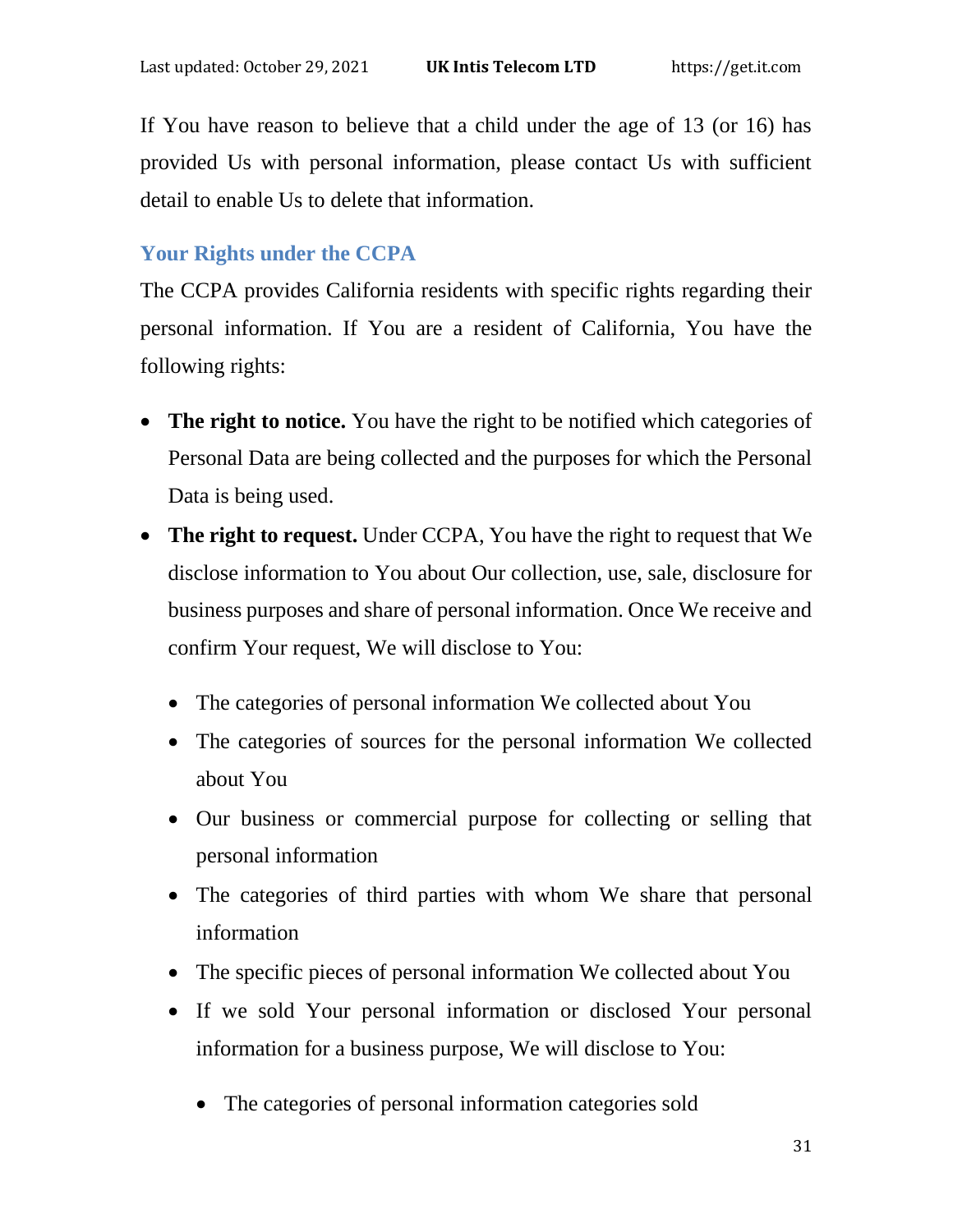- The categories of personal information categories disclosed
- **The right to say no to the sale of Personal Data (opt-out).** You have the right to direct Us to not sell Your personal information. To submit an optout request please contact Us.
- **The right to delete Personal Data.** You have the right to request the deletion of Your Personal Data, subject to certain exceptions. Once We receive and confirm Your request, We will delete (and direct Our Service Providers to delete) Your personal information from our records, unless an exception applies. We may deny Your deletion request if retaining the information is necessary for Us or Our Service Providers to:
	- Complete the transaction for which We collected the personal information, provide a good or service that You requested, take actions reasonably anticipated within the context of our ongoing business relationship with You, or otherwise perform our contract with You.
	- Detect security incidents, protect against malicious, deceptive, fraudulent, or illegal activity, or prosecute those responsible for such activities.
	- Debug products to identify and repair errors that impair existing intended functionality.
	- Exercise free speech, ensure the right of another consumer to exercise their free speech rights, or exercise another right provided for by law.
	- Comply with the California Electronic Communications Privacy Act (Cal. Penal Code § 1546 et. seq.).
	- Engage in public or peer-reviewed scientific, historical, or statistical research in the public interest that adheres to all other applicable ethics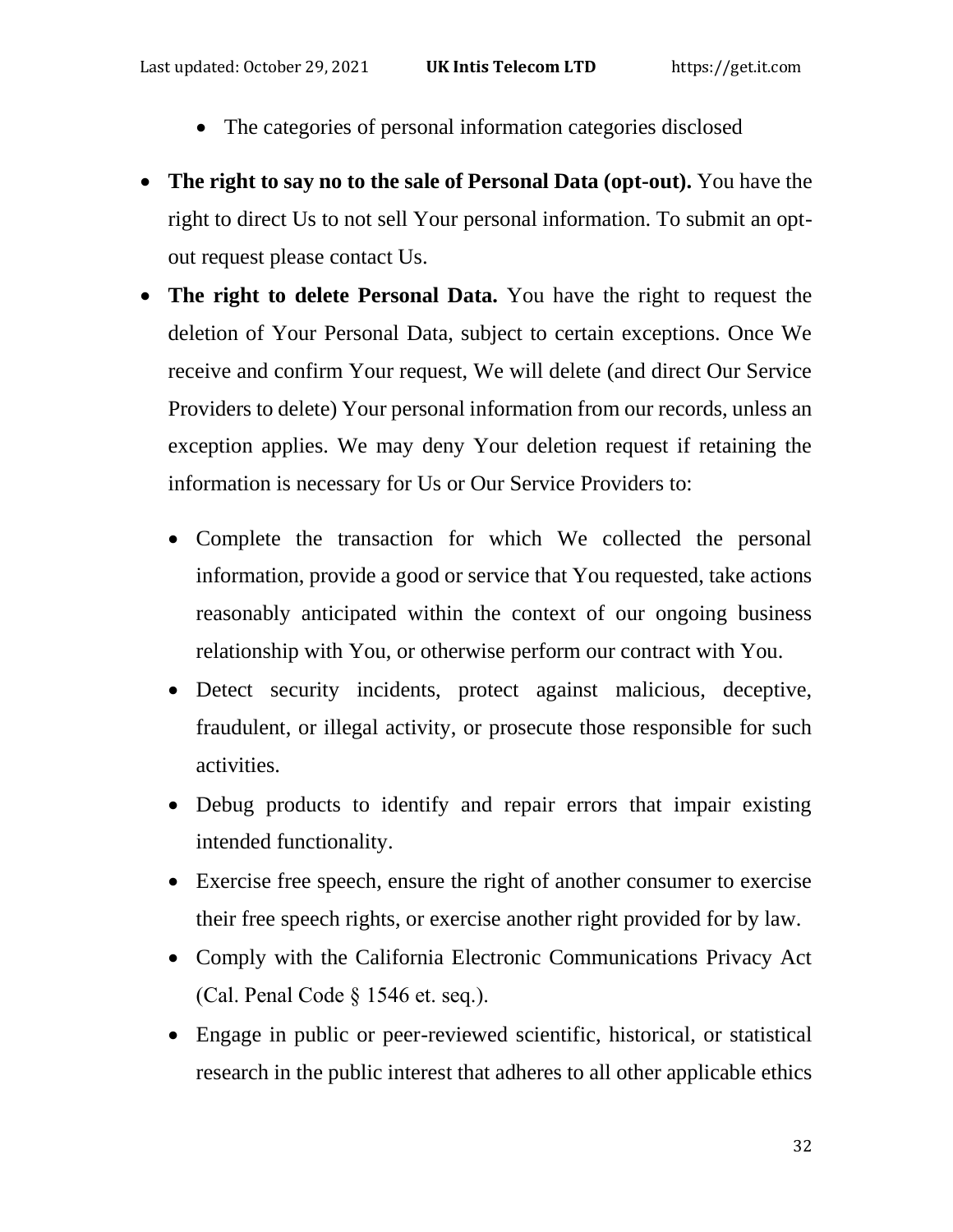and privacy laws, when the information's deletion may likely render impossible or seriously impair the research's achievement, if You previously provided informed consent.

- Enable solely internal uses that are reasonably aligned with consumer expectations based on Your relationship with Us.
- Comply with a legal obligation.
- Make other internal and lawful uses of that information that are compatible with the context in which You provided it.
- **The right not to be discriminated against.** You have the right not to be discriminated against for exercising any of Your consumer's rights, including by:
	- Denying goods or services to You
	- Charging different prices or rates for goods or services, including the use of discounts or other benefits or imposing penalties
	- Providing a different level or quality of goods or services to You
	- Suggesting that You will receive a different price or rate for goods or services or a different level or quality of goods or services

# **Exercising Your CCPA Data Protection Rights**

In order to exercise any of Your rights under the CCPA, and if You are a California resident, You can contact Us:

• By email: dp@it.com

Only You, or a person registered with the California Secretary of State that You authorize to act on Your behalf, may make a verifiable request related to Your personal information.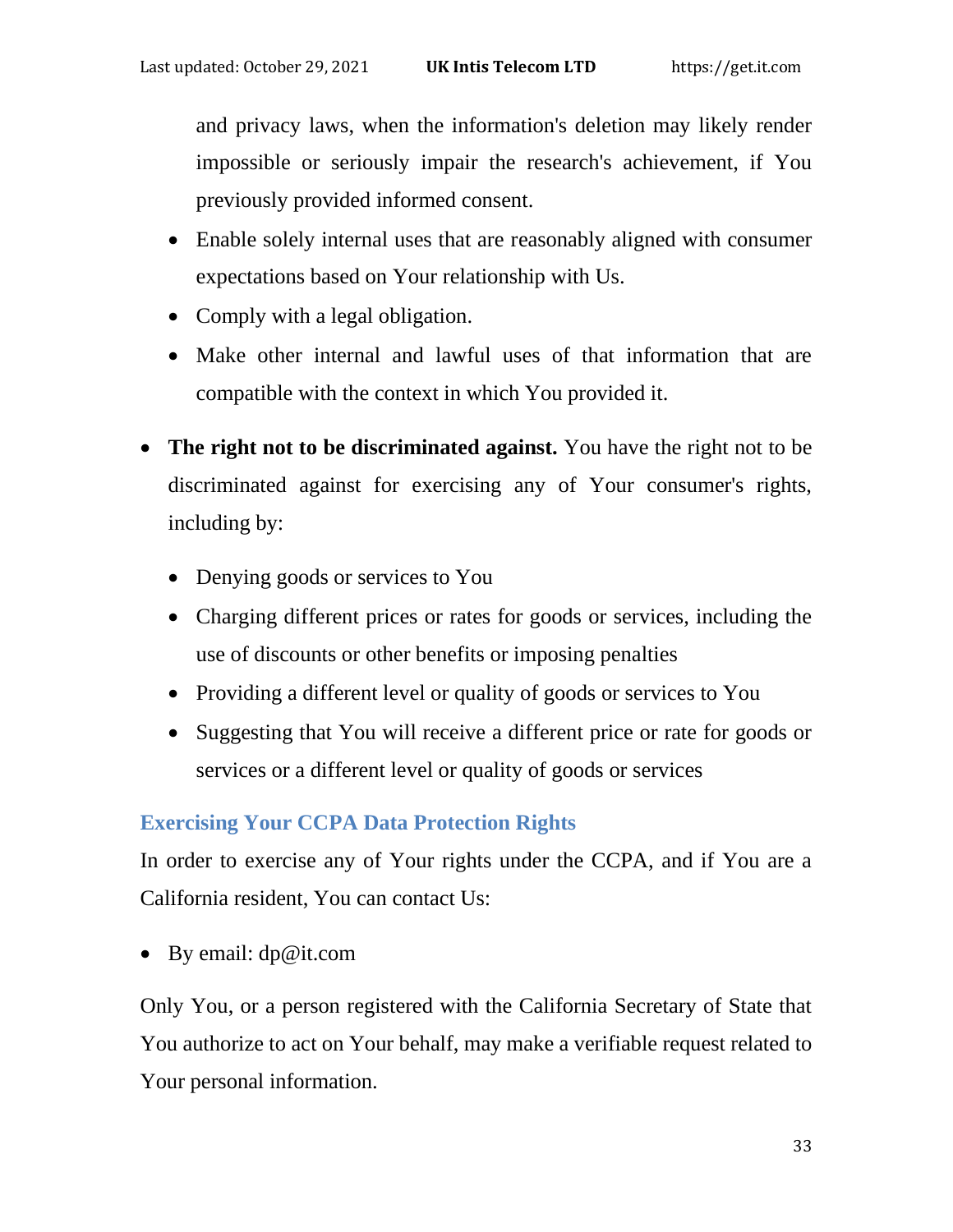Your request to Us must:

- Provide sufficient information that allows Us to reasonably verify You are the person about whom We collected personal information or an authorized representative
- Describe Your request with sufficient detail that allows Us to properly understand, evaluate, and respond to it

We cannot respond to Your request or provide You with the required information if we cannot:

- Verify Your identity or authority to make the request
- And confirm that the personal information relates to You

We will disclose and deliver the required information free of charge within 45 days of receiving Your verifiable request. The time period to provide the required information may be extended once by an additional 45 days when reasonable necessary and with prior notice.

Any disclosures We provide will only cover the 12-month period preceding the verifiable request's receipt.

For data portability requests, We will select a format to provide Your personal information that is readily useable and should allow You to transmit the information from one entity to another entity without hindrance.

### **Do Not Sell My Personal Information**

You have the right to opt-out of the sale of Your personal information. Once We receive and confirm a verifiable consumer request from You, we will stop selling Your personal information. To exercise Your right to opt-out, please contact Us.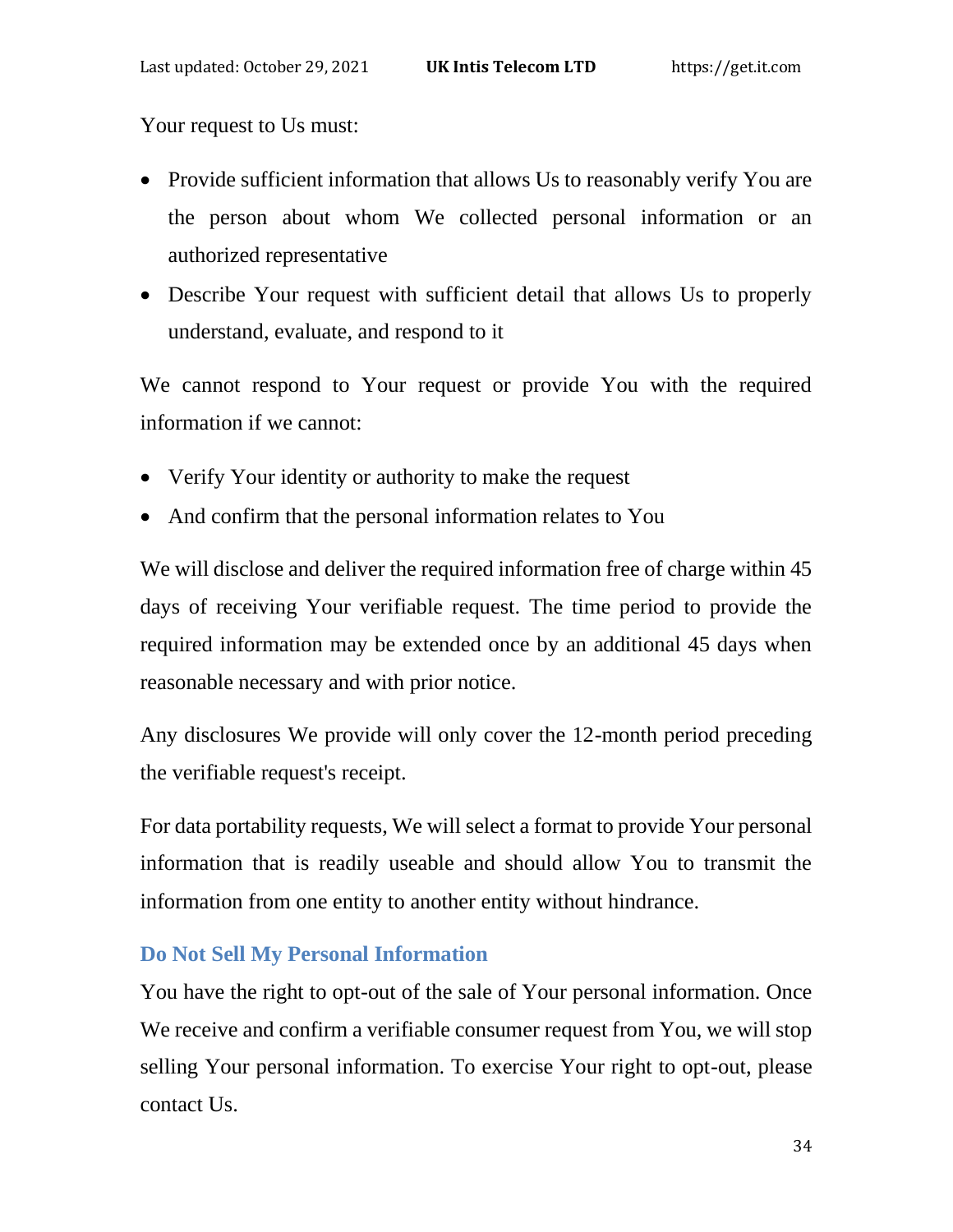The Service Providers we partner with (for example, our analytics or advertising partners) may use technology on the Service that sells personal information as defined by the CCPA law. If you wish to opt out of the use of Your personal information for interest-based advertising purposes and these potential sales as defined under CCPA law, you may do so by following the instructions below.

Please note that any opt out is specific to the browser You use. You may need to opt out on every browser that You use.

### **Website**

You can opt out of receiving ads that are personalized as served by our Service Providers by following our instructions presented on the Service:

- The NAI's opt-out platform:<http://www.networkadvertising.org/choices/>
- The EDAA's opt-out platform<http://www.youronlinechoices.com/>
- The DAA's opt-out platform:<http://optout.aboutads.info/?c=2&lang=EN>

The opt out will place a cookie on Your computer that is unique to the browser You use to opt out. If you change browsers or delete the cookies saved by your browser, You will need to opt out again.

## **Mobile Devices**

Your mobile device may give You the ability to opt out of the use of information about the apps You use in order to serve You ads that are targeted to Your interests:

- "Opt out of Interest-Based Ads" or "Opt out of Ads Personalization" on Android devices
- "Limit Ad Tracking" on iOS devices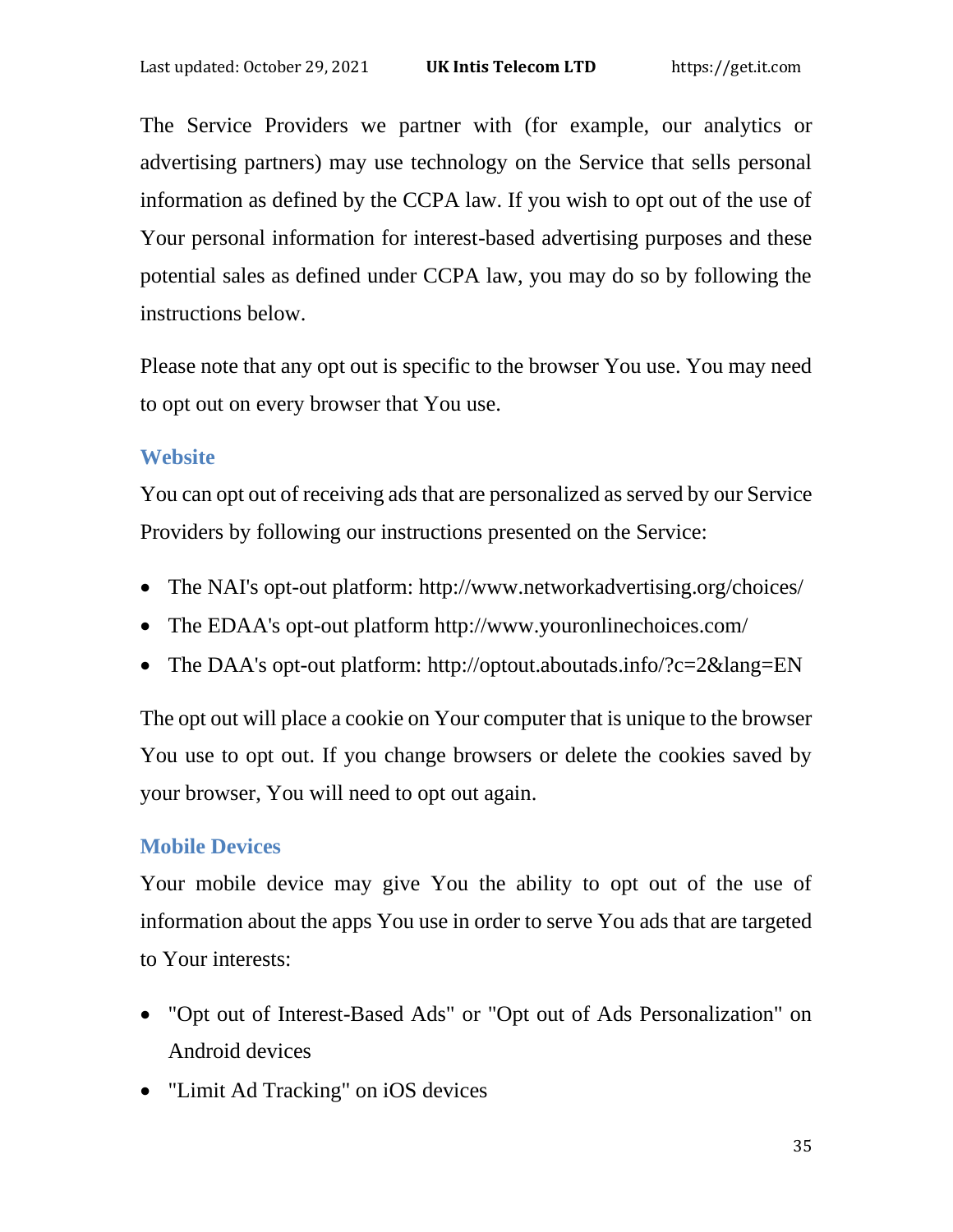You can also stop the collection of location information from Your mobile device by changing the preferences on Your mobile device.

"Do Not Track" Policy as Required by California Online Privacy Protection Act (CalOPPA)

Our Service does not respond to Do Not Track signals.

However, some third party websites do keep track of Your browsing activities. If You are visiting such websites, You can set Your preferences in Your web browser to inform websites that You do not want to be tracked. You can enable or disable DNT by visiting the preferences or settings page of Your web browser.

### Children's Privacy

Our Service does not address anyone under the age of 13. We do not knowingly collect personally identifiable information from anyone under the age of 13. If You are a parent or guardian and You are aware that Your child has provided Us with Personal Data, please contact Us. If We become aware that We have collected Personal Data from anyone under the age of 13 without verification of parental consent, We take steps to remove that information from Our servers.

If We need to rely on consent as a legal basis for processing Your information and Your country requires consent from a parent, We may require Your parent's consent before We collect and use that information.

Your California Privacy Rights (California's Shine the Light law)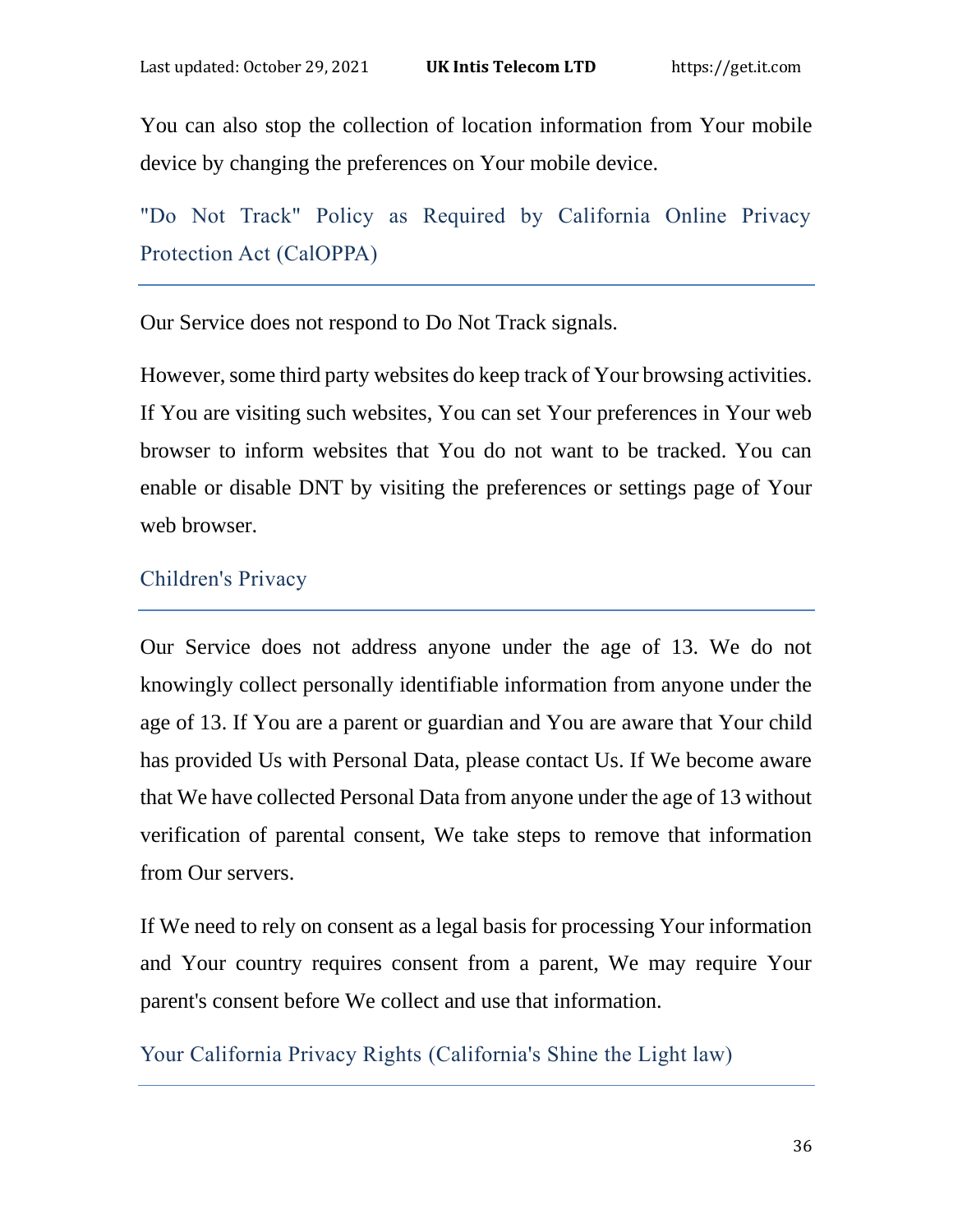Under California Civil Code Section 1798 (California's Shine the Light law), California residents with an established business relationship with us can request information once a year about sharing their Personal Data with third parties for the third parties' direct marketing purposes.

If you'd like to request more information under the California Shine the Light law, and if You are a California resident, You can contact Us using the contact information provided below.

California Privacy Rights for Minor Users (California Business and Professions Code Section 22581)

California Business and Professions Code section 22581 allow California residents under the age of 18 who are registered users of online sites, services or applications to request and obtain removal of content or information they have publicly posted.

To request removal of such data, and if You are a California resident, You can contact Us using the contact information provided below, and include the email address associated with Your account.

Be aware that Your request does not guarantee complete or comprehensive removal of content or information posted online and that the law may not permit or require removal in certain circumstances.

### Links to Other Websites

Our Service may contain links to other websites that are not operated by Us. If You click on a third party link, You will be directed to that third party's site. We strongly advise You to review the Privacy Policy of every site You visit.